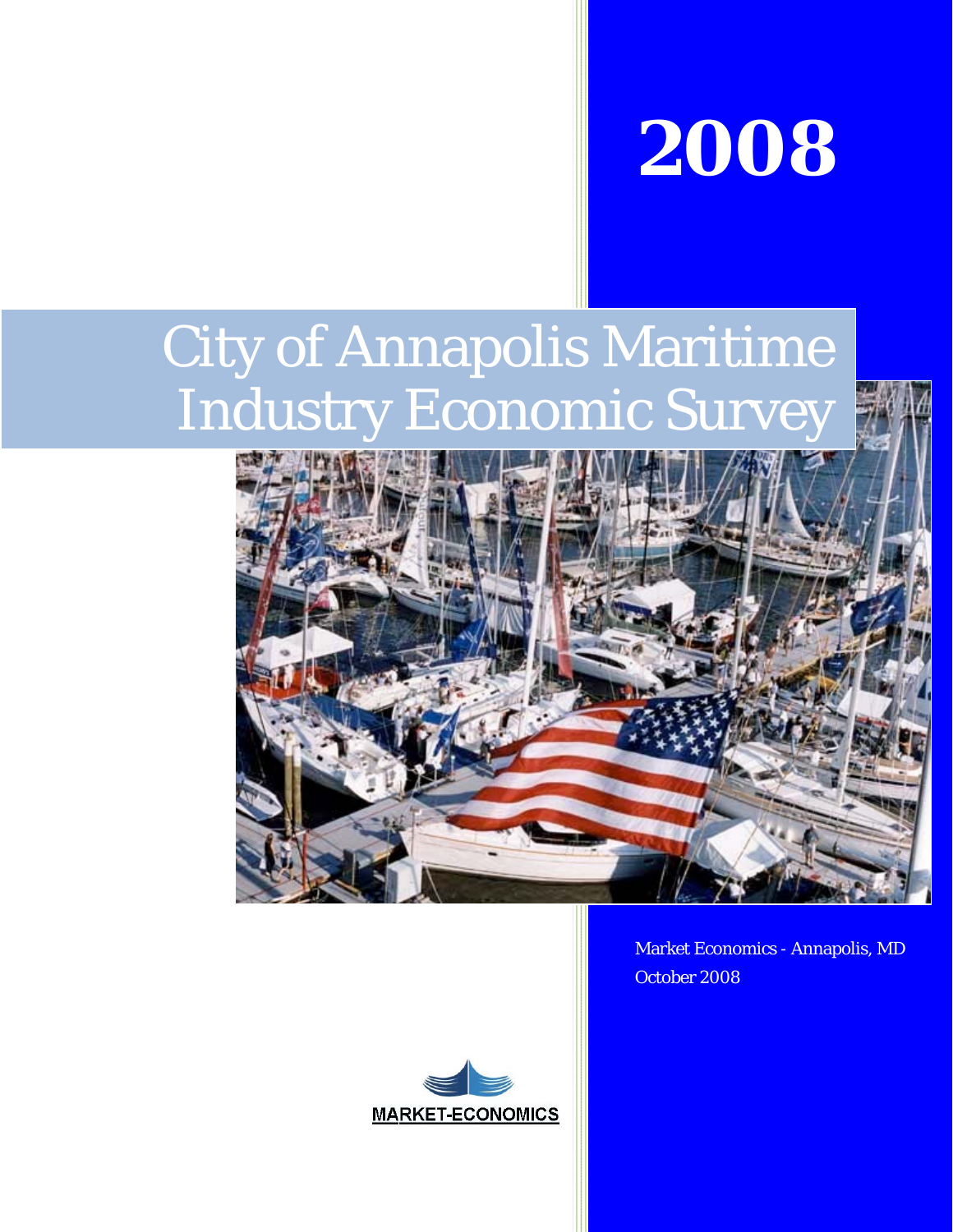# **CONTENTS**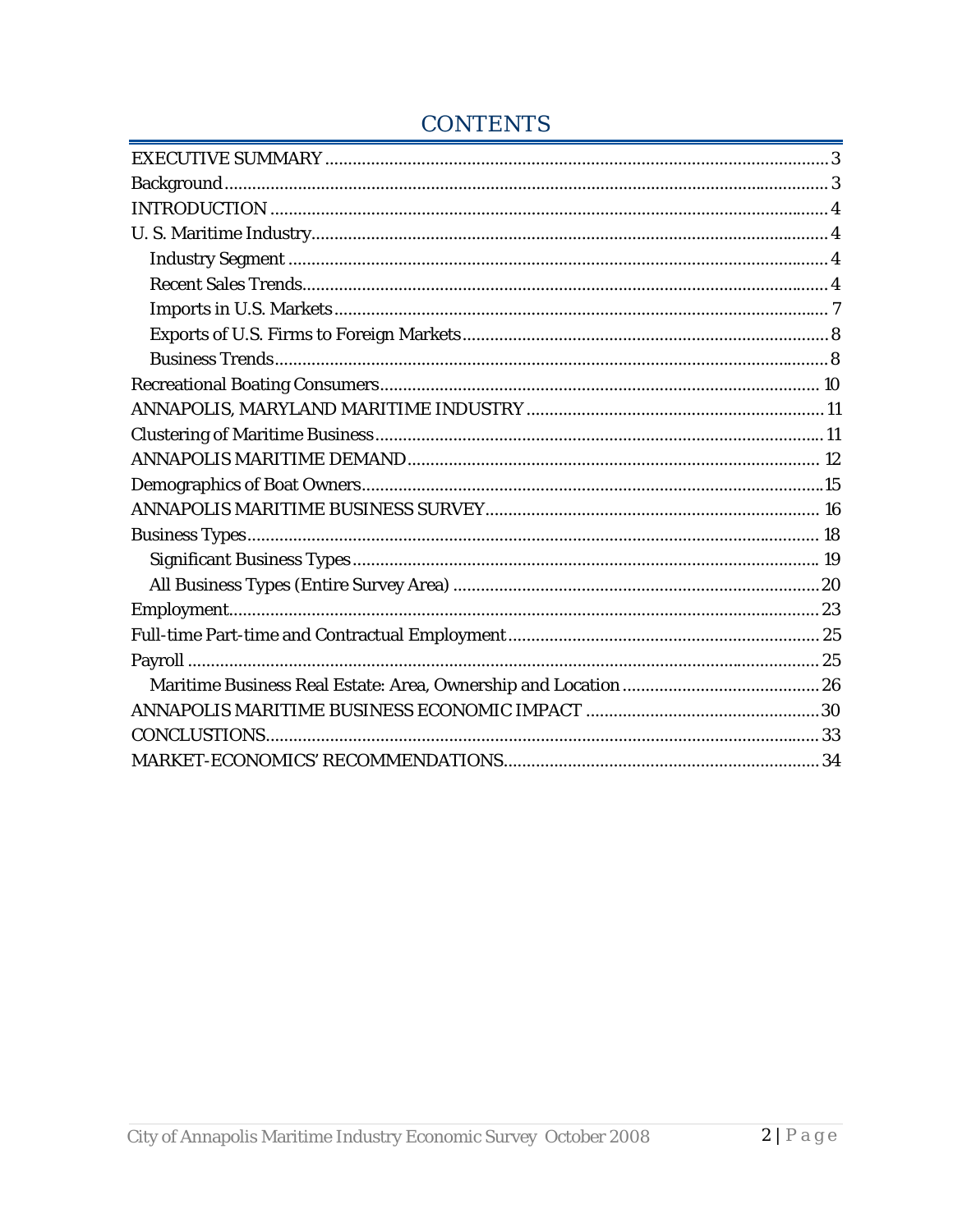### SUMMARY

The 2008 analysis of the maritime businesses in the City of Annapolis shows a decline in employment. The businesses are under constraints for available space for growth faced with rising rents and land costs. There has been a slowing in the number of new businesses relocating in Annapolis. Despite, lower employment the economic impact of maritime businesses to the City's Economy remains the largest private sector contribution,

### **BACKGROUND**

The City of Annapolis has conducted analysis of the maritime businesses in light of its 1987 Maritime Zoning Regulations efforts to retain and grow maritime businesses with the city limits. There have been three previous maritime business studies done of the City of Annapolis. The initial study done by Litpon and Greer (1992) University of Maryland Sea Grant College Program identified Annapolis as a "maritime shopping center" with a critical mass for one-stop shopping for goods and services. In 1993, City Planning and Zoning Department under the direction of the Maritime Advisory Board, a City appointed board composed of maritime business leaders conducted a "Maritime Industry Survey". The survey identified 200 known maritime businesses in the City of Annapolis, with a response rate of 50.5 percent or 101 businesses. The third study by ZHA in 2002 used the same questionnaire developed by the City of Annapolis Planning and Zoning Department in the 1993 study revealed a shift in the client base toward the regional Washington-Baltimore market since 1993.

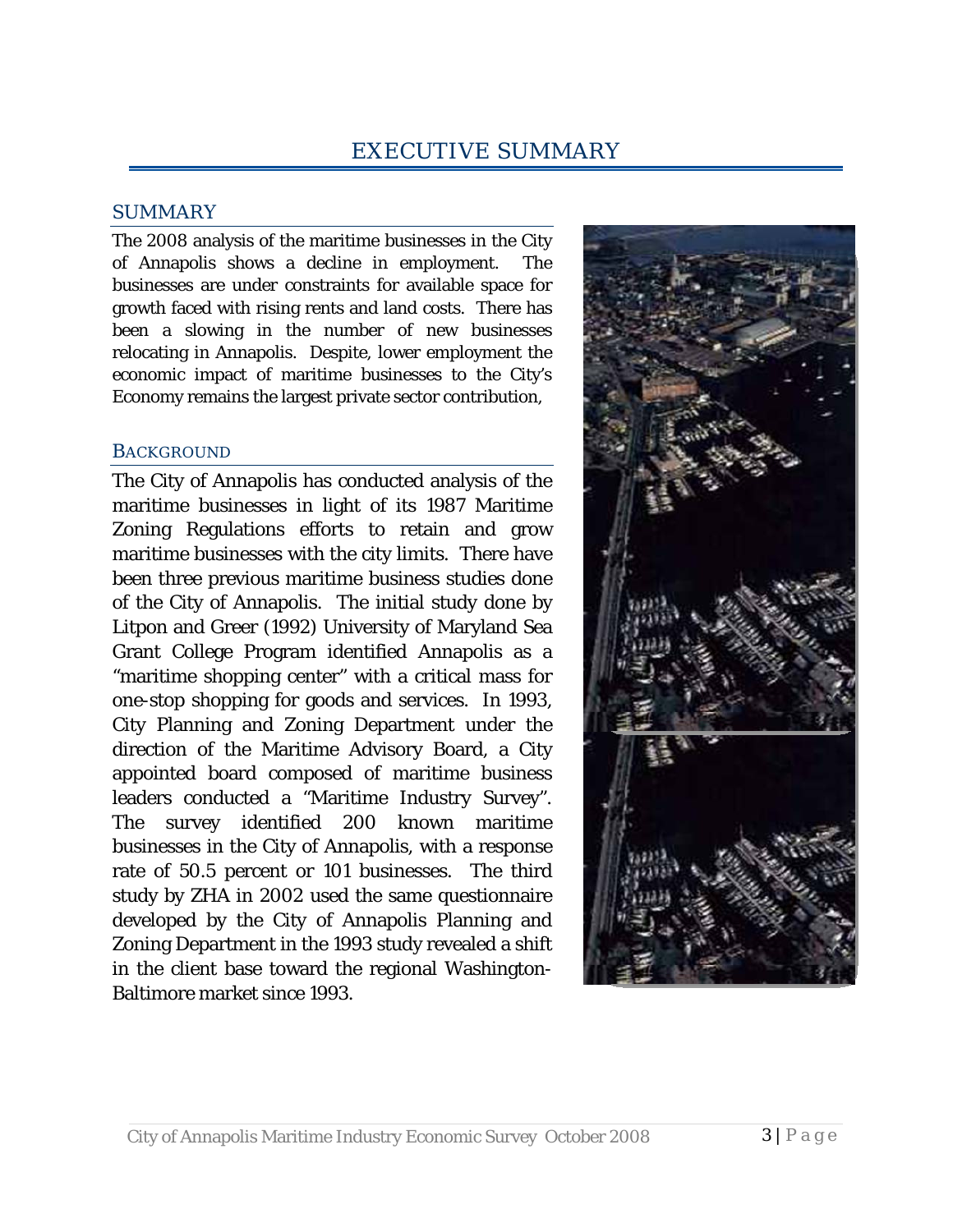### U. S. MARITIME INDUSTRY

### INDUSTRY SEGMENT

Recreational boat makes up a major portion of the maritime industry as defined in this study, but also includes water sightseeing and water taxi service. As an industry, it reflects consumer disposable income estimated in 2007 to account for \$37.5 billion in retail expenditures and new sales. As an industry, it is very sensitive to consumer confidence and consumer spending. During the previous recession of 2001 over all recreational marine spending did not decline, but increased by 9.8 percent.

### RECENT SALES TRENDS

The growth in retail expenditures in the boating sector peaked in 2001 with a growth of 21.2 percent, up from \$22.3 billion in 2000 to \$27.1 billion in 2001. This is followed by a sharp decline in 2003, down by 4.1 percent only to rebound in 2004, up by 7.2 percent. Boat retail expenditures continued to grow into 2005, up by 13.4 percent. Since, 2005 there has been a fall off in the growth of spending to end 2007, down by 5.1 percent.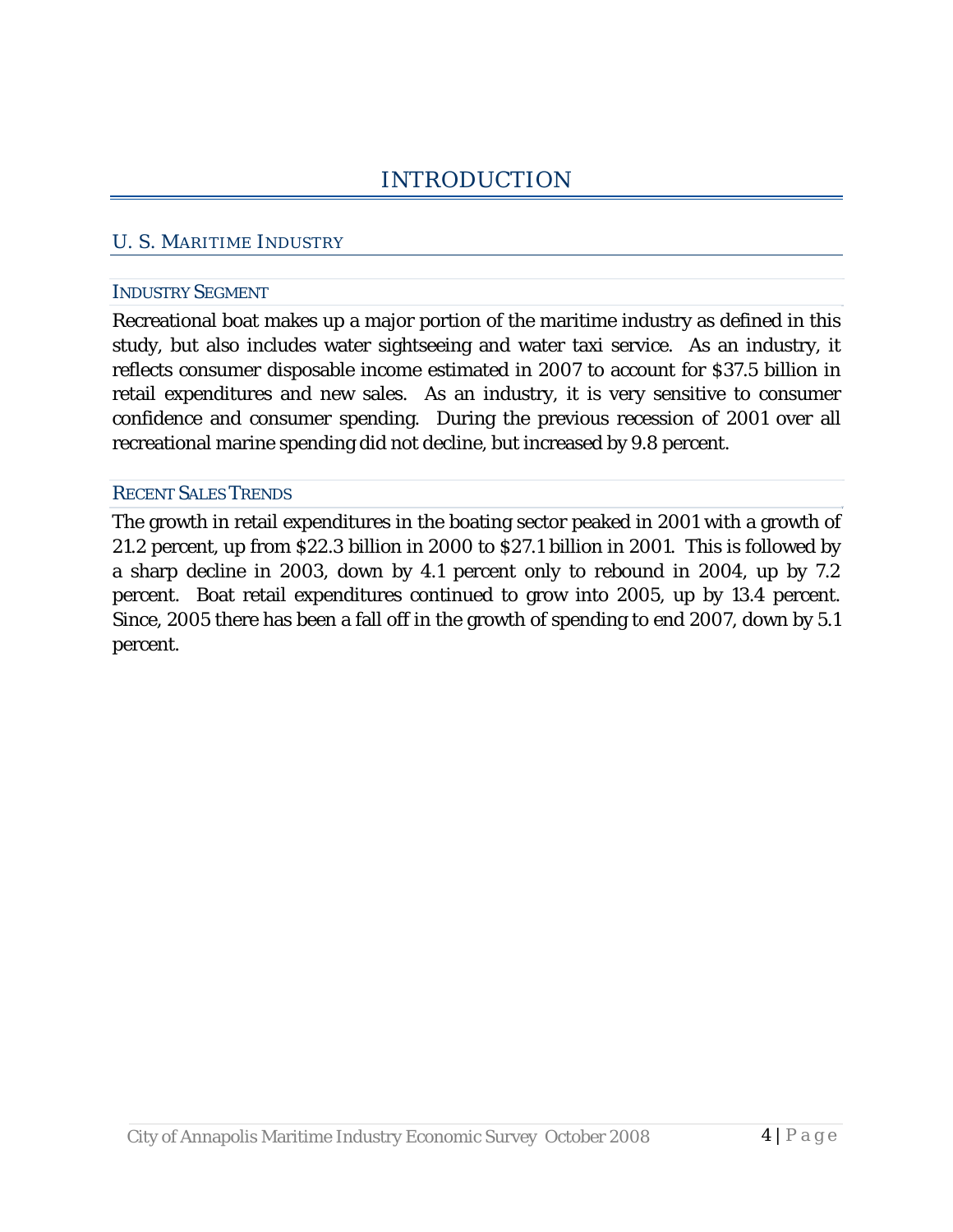



Source: National Association of Marine Manufacturers, 2007

Overall, US new boat sales have remained volatile since picking in 2001 where new boat sales doubled from 2000 by 52.6 percent. Since, 2001, the growth in new boat sales have volatile, down in 2002 and 2003, and up 2004. New boat sales turned down in 2005 only to rebound 2006, but turning down in 2007. The growth in US new boat sales tends to lag behind total retail sales, while boat sales peaked in 2001 national retail sales peaked two years prior in 1999.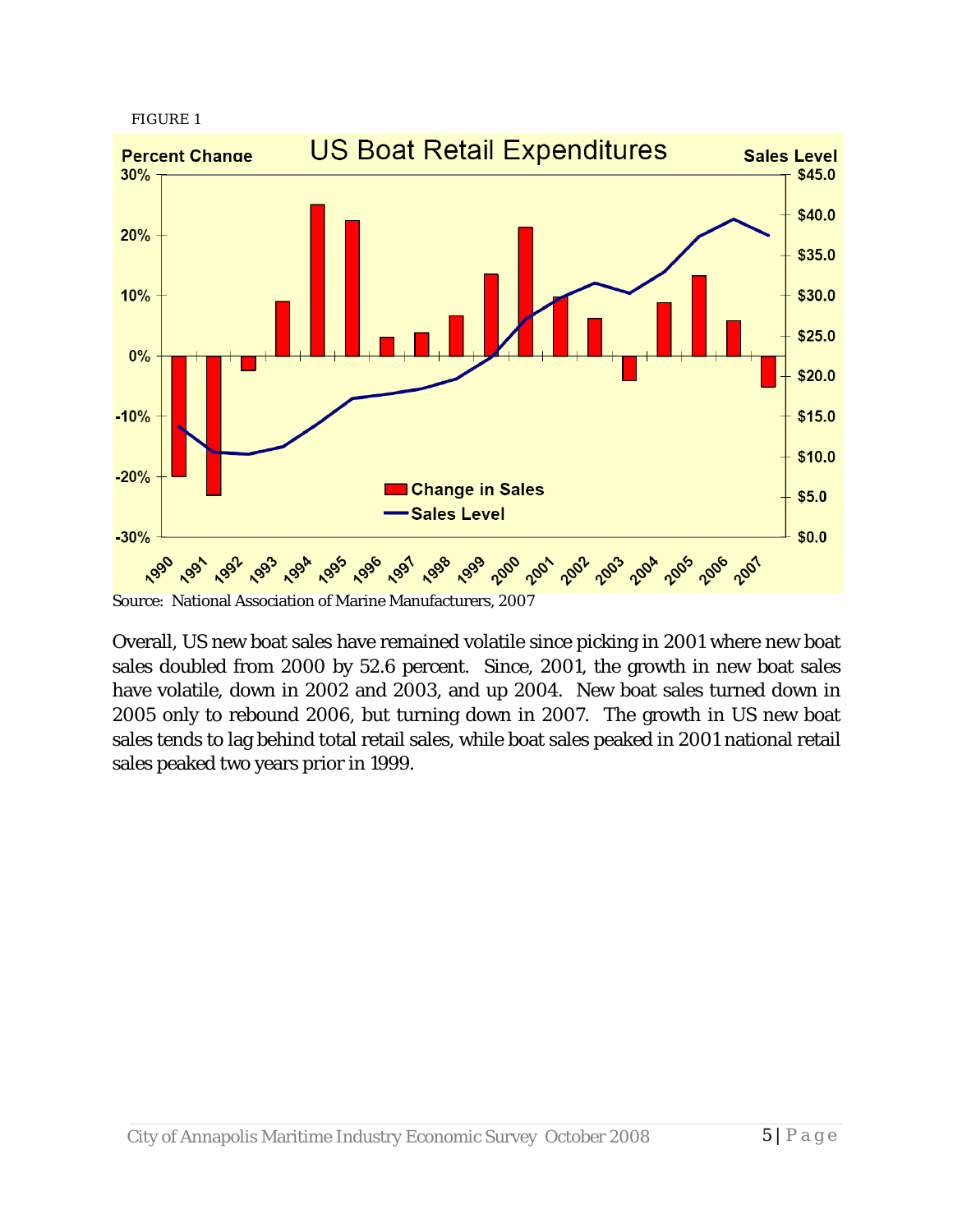

Most of the growth in new boat sales has been the growth in canoes and kayaks reflecting shifts in consumer allocation of recreational time as well as sensitivity to price. In 2007, canoes and kayaks reflected 53 percent of the numbers of new boat sales or 4.4 million boats produced. All forms of power boats including outboard boats, inboards, and stern drive boats comprise 32 percent of new boat sales in 2007. Sailboats represent only 1.4 percent of new boat sales, but experienced a 20.1 percent increase in sales from 2006 and 2007.



City of Annapolis Maritime Industry Economic Survey October 2008 6 | Page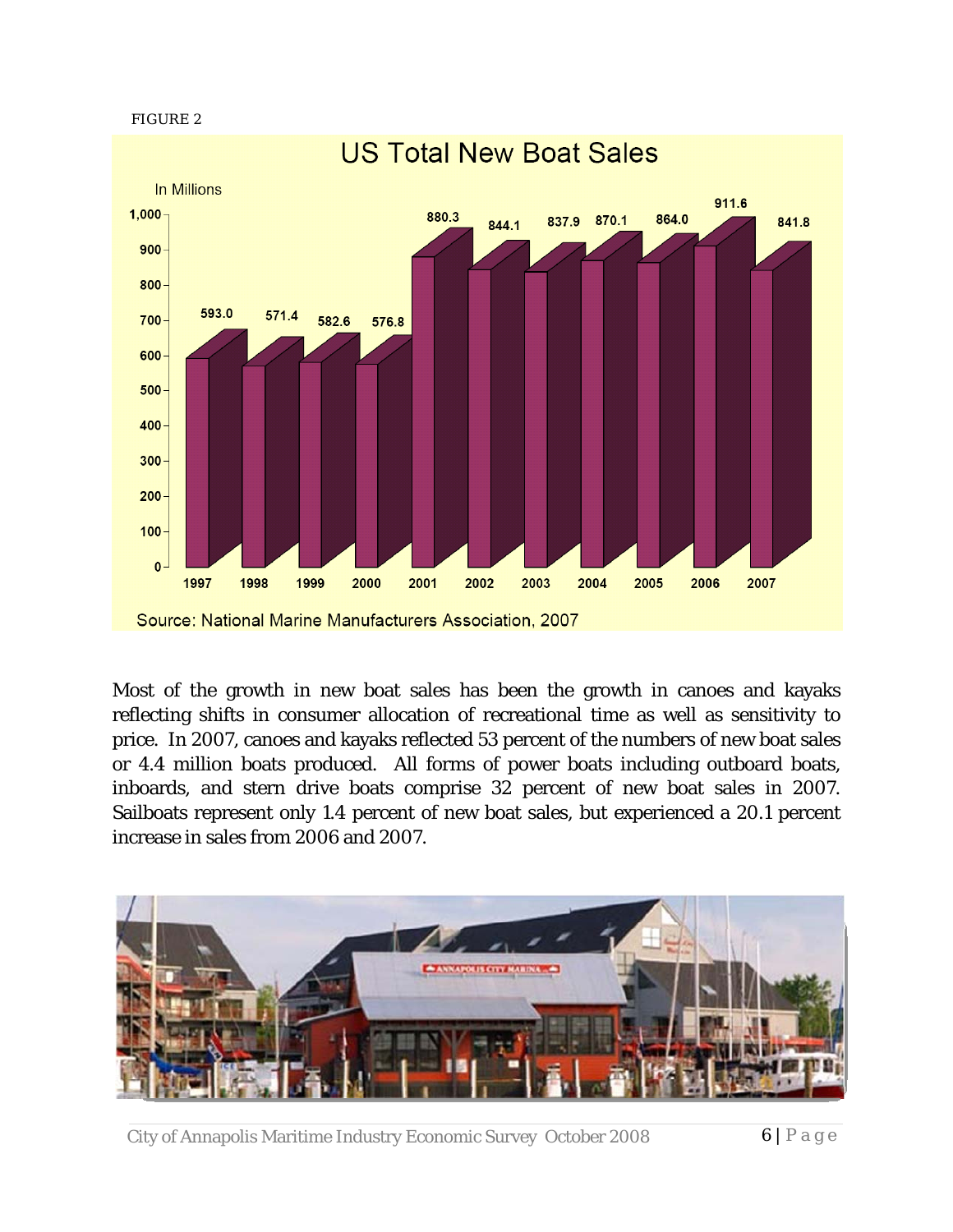

One of the main trends dominating the U.S. recreational marine products market, and to a lesser extent the overseas market, is the sale of small water-pump-propelled craft, such as personal watercraft (PWC) and jet boats. Once considered complementary, or at the very worst, a minor competitive annoyance, PWC now are seen as a bigger threat to conventional powerboat sales. Until recently this segment had experienced rapid growth (double-digit growth through most of the 1990s), but a fall in sales took place over the past three years. This was caused largely by consumer concerns about safety and environmental problems, with some consumers hesitating out of a fear that PWC would be banned in many places. The three-person PWC is now the top seller, reflecting an interest in broadening the activity to include water skiing and tubing and involving others. Furthermore, jet boats and personal watercraft have attracted many *new* boaters. The industry remains positive that increased sales of jet boats and personal watercraft will eventually lead to future sales of all boat products, despite the fact that the relatively low retail prices of these craft have lowered the annual dollar volume of sales.

### IMPORTS IN U.S. MARKETS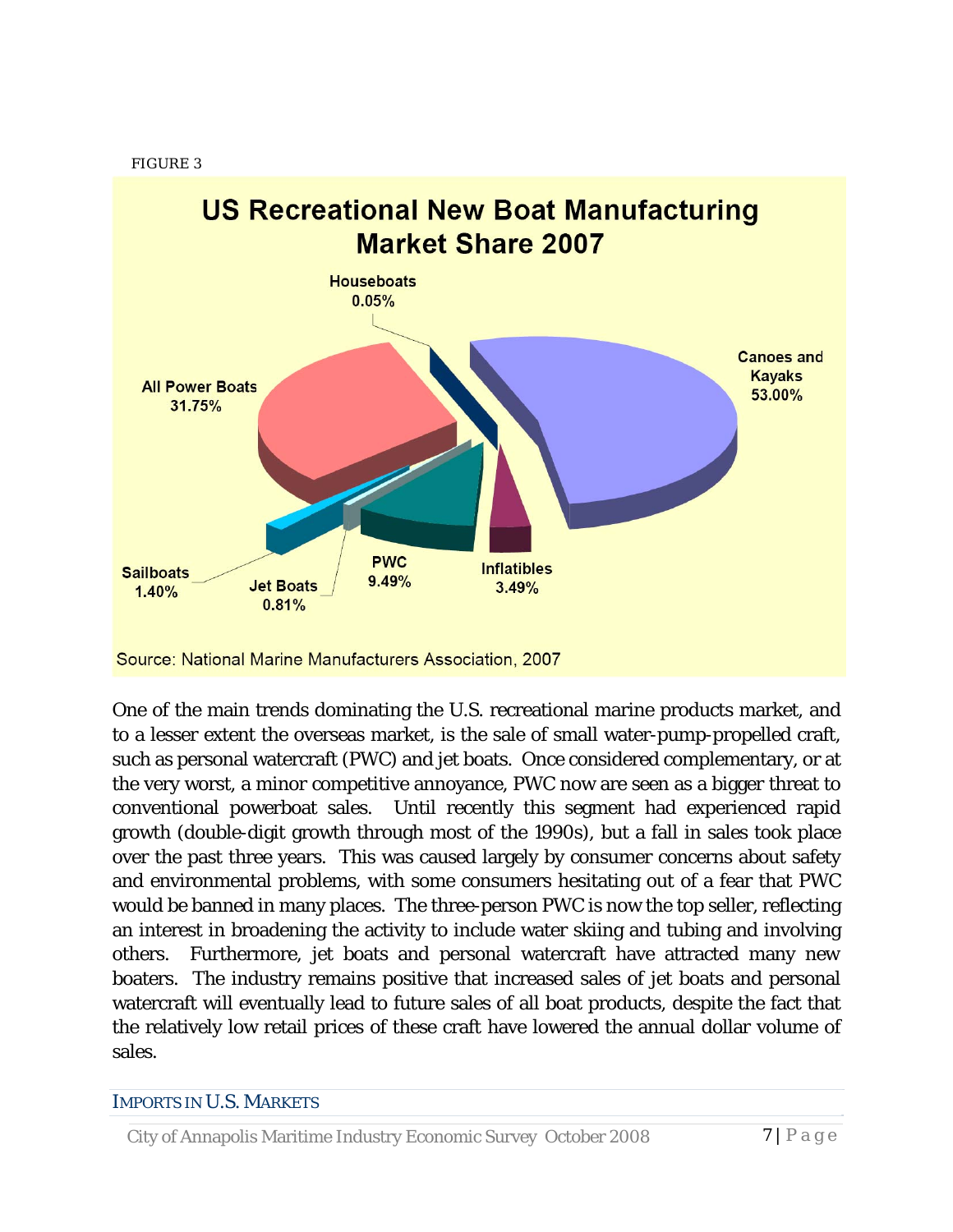An increasing number of boats are being imported and in some cases as in the foreign automobile manufacturers, they have established their own manufacturing plants in the United States. Boating in foreign markets is growing rapidly as foreign manufacturers service their own markets, catching up to U.S. manufacturers in economies of scale, and provides new price-competitive products. On the other hand, many consumers in overseas markets look for the "Made in the USA" label because they believe that U.S. manufacturers provide the highest-quality products available.

Imports increased dramatically in recent years, from about \$257 million in 1992 to \$997.4 Million in 1996.<sup>1</sup> Much (approximately 64%) of this \$740 million increase in imports can be attributed to activity in Canada, for three reasons. First, Canada already was the source of the majority of U.S. boat imports, with a 55% import market share; its share of the 1992-1996 increase was only slightly higher. Second, Canada is home to the largest maker of PWC, sales of which greatly increased in the United States over this period. Third, many U.S. manufacturers have purchased Canadian boat makers and shifted production to the newly purchased plants. It was projected that, over the 1996- 98 period, imports would decline while exports would increase, cutting the \$378 million 1996 boat trade deficit to about \$150 million over those two years.2 Further discussion of imports in the context of challenges and opportunities for the U.S. BBR industry appears in a later section of this report.

### EXPORTS OF U.S. FIRMS TO FOREIGN MARKETS

From 1992 through 1996, the value of U.S. BBR industry exports declined; from about \$714 million to \$621 million (the latter figure actually represents a rebound from a low of \$504 million in 1994.) Most of this decline can be attributed to a reduction in sales to Western Europe, which in 1996 still accounted for nearly 40% of U.S. exports; sales to Latin American countries also slid. Exports to Canada and Mexico were essentially flat, making up approximately one-quarter of U.S. BBR industry exports. Increases in exports to Asia (not including Japan) and "Rest of World" (mainly Australia and Africa) were significant in percentage terms but not in dollar value.

### BUSINESS TRENDS

 $\overline{a}$ 

In 2002, the U.S. Census Bureau reported at 92,235 establishments with paid employees and non-paid employees primarily engaged recreational marine activities including water transportation and excursion and sighting boats, charter fishing, and

<sup>&</sup>lt;sup>1</sup> Despite their recent rapid growth, imports still represent only about 5% of total U.S. boat sales.

<sup>2</sup> Since detailed import-export data become available with a lag, we will not be able to confirm the accuracy of this projection for one or two more years.

City of Annapolis Maritime Industry Economic Survey October 2008 8 | Page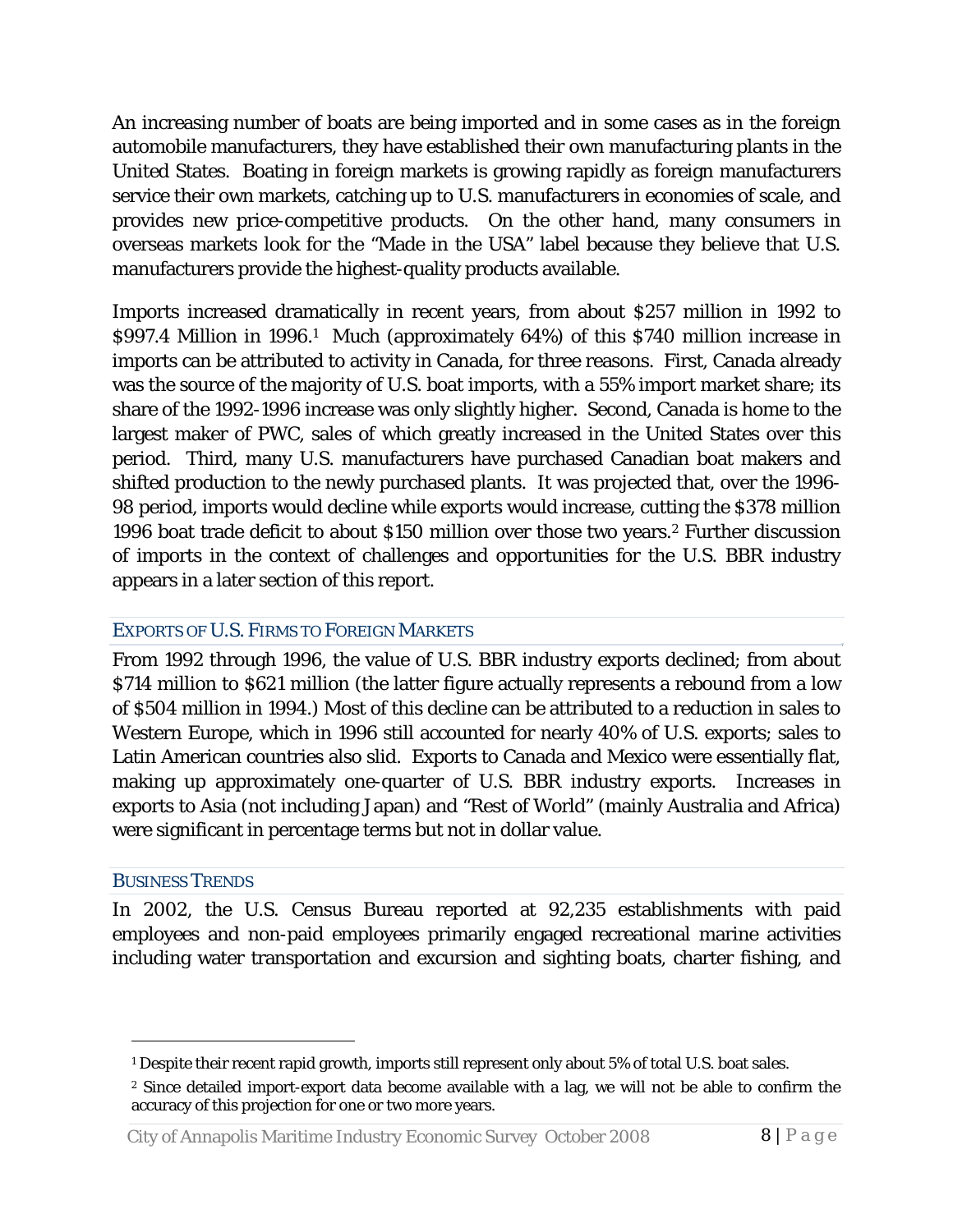marinas.<sup>3</sup> Of the 20,704 establishments with paid employees, the largest number was boat dealers comprising nearly 27 percent of the industry or 5,523 businesses. Boat dealers alone employ 39,924 persons and combined industry sectors employ 193,638 people. The majority of recreational boating products are sold through retail establishments. Boat dealers in the United States are, for the most part, independent retailers. Although a retailer may choose to feature a particular manufacturer's boat, dealerships are not controlled or owned by that manufacturer.

Marine wholesalers play a significant part in the distribution of manufactured products to retail dealers. Most in the industry note that a wholesaler is necessary in a business where so many entrepreneurial fabrications and boat builders buy small amounts of materials. In some areas such as marine fabrics, however, it is becoming more commonplace for mills to sell directly to the boat companies, which may make things more costly for small market entrants who buy in small quantities. Marine wholesalers represent 26 percent of all establishments in the marine industry and have the highest employment of 51,794.

The third largest number of establishments is marinas, comprising 21 percent of the total number of recreational marine establishments, and 14 percent of employment.



Marinas play a central part for the storage and repair of recreational boats. Increasingly, new marinas are becoming extensions of hotels and waterfront communities providing docking only facilities and eliminating the function of repair and service. This reflects the increased federal and state environmental regulations placed on marinas providing repair and service functions. Pressure for waterfront development has forced marinas to close entirely with conversion into residential development.

Boat repair establishments account for 11 percent of the establishments and 5 percent of establishment with paid employees. Somewhat over

l

<sup>3</sup> The 2002 Economic Census measures activity during calendar year 2002. Census forms will be mailed to more than 5 million companies in December 2002, with a due date of February 12, 2003.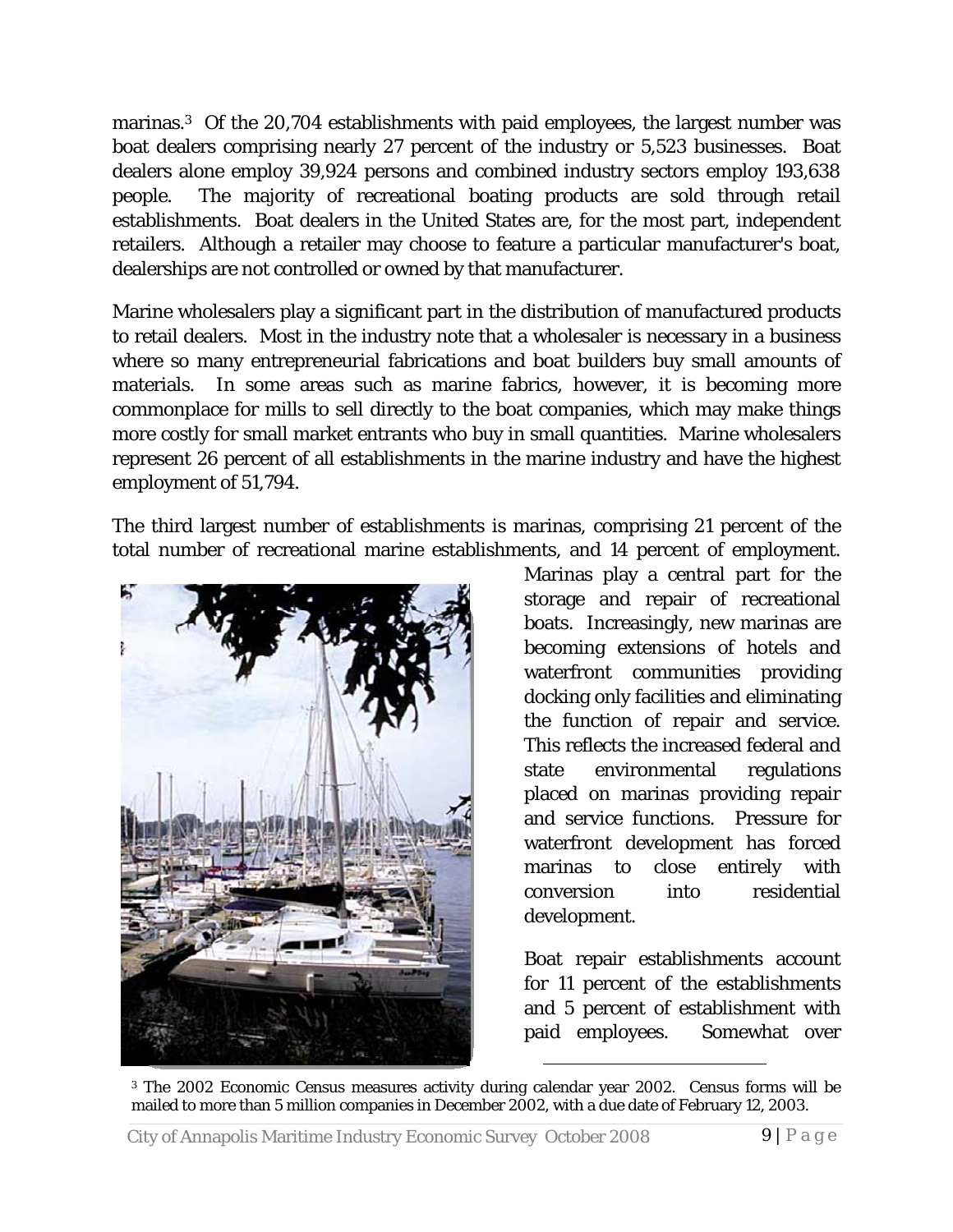looked in the marine industry is the number of establishments with no paid employees these establishments comprise just the owners. From the 2002 Economic Census, for every one establishment with paid employees there 166 contractors (nonpaid employers) in boat repair. A major part of the reason is the low barrier to entry makes this an opportunity for workers with basic skills to enter the business. These establishments provide contract labor in the boat repair sector, while those with more technical skills frequent have paid employees

## RECREATIONAL BOATING CONSUMERS

Individual consumers, who buy a boat primarily for use in recreational activities, make up the largest demand segment for the U.S. Boat BR industry, accounting for 79.4% of the value of sales in  $1996<sup>4</sup>$ . The commercial  $(6.9%)$  and "other"  $(13.7%)$  segments account for the remainder of the market. There were an estimated 16.93 million registered, a non-registered boats in the United States as of 2007. This is down from the peak of 17.67 million in 2005. Compared to 2006, the number of boats in use during 2007 increased in all segments except sailboats and other boats. Nearly half of the boats in use were outboard boats.

Because of general demographic trends over the past twenty years, the age range of customers buying the largest number of boats has changed from the 18-to-34 age group to the over-44 age group. The median age of boat owners is at 45-49 years of age. This shift to the older population segment has caused marine manufacturers to rethink

marketing strategies. The group over 44 years of age tends to prefer cruising with the family. They have more disposable income and the family activities tend to be high valued.

US demand for recreational boating products –including boats and separately sold propulsion systems and accessories –is projected to rise 5.3 percent per annum through 2011 to over \$20 billion. Strong growth in recreation and leisure expenditures will support demand, as will gains in disposable personal income. The

 $\overline{a}$ 



<sup>4</sup> The same source reports that *unit* sales fell in the first nine months of 1997. This combination of increased dollar sales with decreased unit sales might be explained by the simultaneous drop in "jet ski"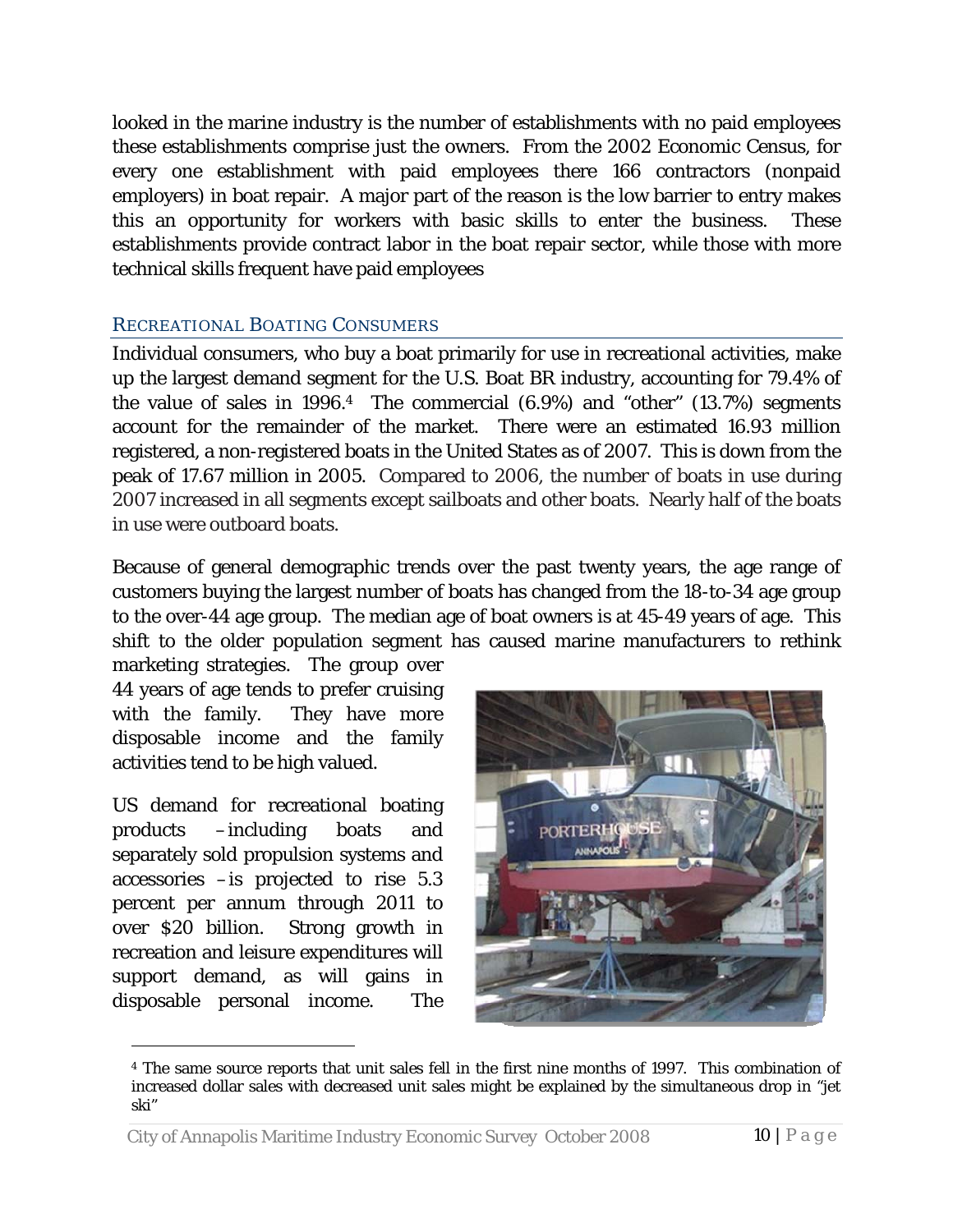recreational boating market will benefit from strong population growth in the 55-64 age bracket, which are key end users of large, high-priced recreational boating products. Gains will be supported by the efforts of manufacturers and industry organizations to increase interest in boating among women, minorities and other nontraditional boat buyers.

Powerboats are expected to see the fastest gains in the boat category through 2011, as these boats are more ideal for the aging population due to their ease of operation. Outboard powerboats are expected to post rapid growth, driven by the increasing popularity of boat packages that often include the motor, a trailer, and other various accessories that make the buying process simpler for the consumer. Such packages add dollar value to the outboard boat market, as well as a significant level of convenience for first-time buyers. Sterndrive powerboats are also expected to see healthy gains, benefiting from their high performance capabilities, fuel efficiency, and durability.

Separately sold propulsion systems are expected to be the fastest growing segment among recreational boating products through 2011. Gains will be supported by evolving environmental regulations, which will lead to more stringent emission standards on marine engines. These standards will require continual technological innovation, thereby increasing the overall cost of the engines. Demand for separately sold accessories is also expected to grow at a healthy pace, benefiting from a growing consumer interest in global positioning systems as well as satellite-based communication systems.

# ANNAPOLIS, MARYLAND MARITIME INDUSTRY

The City of Annapolis has been a small center of boat manufacturers including the home of Annapolis Yacht Yard building patrol boats for World War II, Owens Boats, and later John Trumpy & Sons building motor yachts with an occasional sailboat. Since, that period several boat builders established production shops including Condor LTD, J. Gordon, Craine Brothers, Belkov Yacht Company, and Performance Cruising. There have been from time to time custom boat builders who had individual boat construction, but chose other locations for production. Since the 1960's, the City of Annapolis is known as the home for buying and selling of boats and the marine retail center.

# CLUSTERING OF MARITIME BUSINESS

Maritime businesses tend to cluster around major repair marinas that offer haul out of boats for repair and boat surveys. This clustering reflects the size of boats requiring lifting equipment as oppose to easily transportable boats via trailers. Annapolis has nearly 15 percent of all the maritime businesses in Maryland. The City has a slightly higher share of boat building businesses, 24 percent of the state's total. Excursion,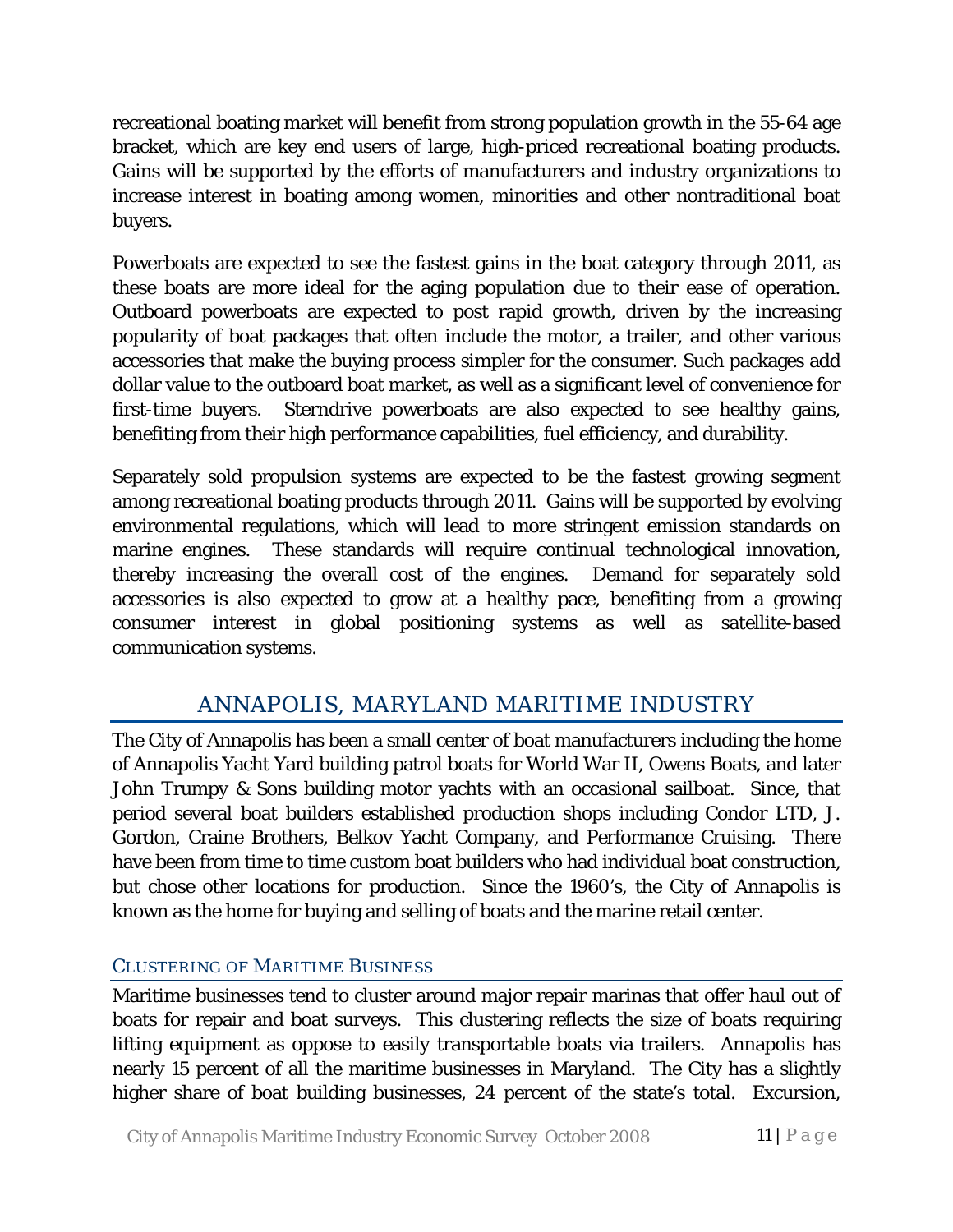

sighting boats, and water taxis comprise 22 percent of the state's share.

#### CITY OF ANNAPOLIS SHARE OF MARYLAND MARITIME BUSINESSES TABLE 1

| $9.1\%$ |
|---------|
| 24.4%   |
| 8.8%    |
| 19.8%   |
| 21.4%   |
| 11.2%   |
| 8.4%    |
|         |

Source: U.S. Census County Business Patterns, 2008

# ANNAPOLIS MARITIME DEMAND

Annapolis has an estimated 2,387 boat slips at marinas and there are an estimated 1,000 private boat slips at individual homes and development complexes. In addition, the City of Annapolis has public boat launching ramp as well as public water access to the streets ending at the City's waterways. The growth of boat slips has been limited by environment regulations involving multiple levels of government permit approvals.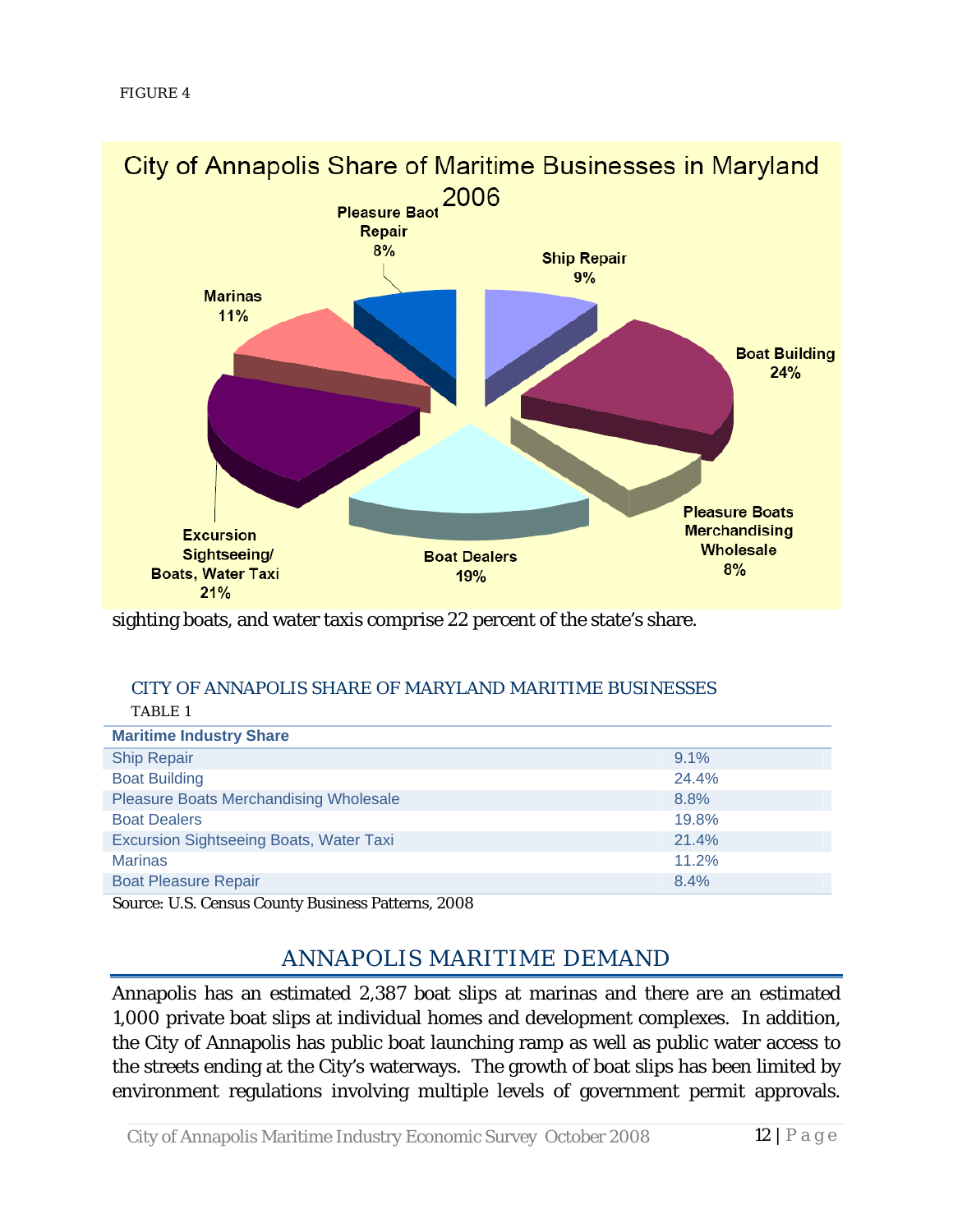Annapolis is a major center for recreational boating for the Washington/Baltimore metropolitan area as well as drawing boat owners as far as the Philadelphia metropolitan area. Maryland Department of Natural Resources requires that any motorized boat 16 feet or longer that uses Maryland waters for a period of 30 days or more to register the boat. Maryland boat registrations peaked in 2004 leading a similar peak of all state boat registrations in 2005. The chart shows that during the previous economic slowdown of 2001, Maryland boat registrations declined earlier and recovered sooner than did the nation.





Source: U.S. Department of Transportation, U.S. Coast Guard, Boating Statistics, Washington, DC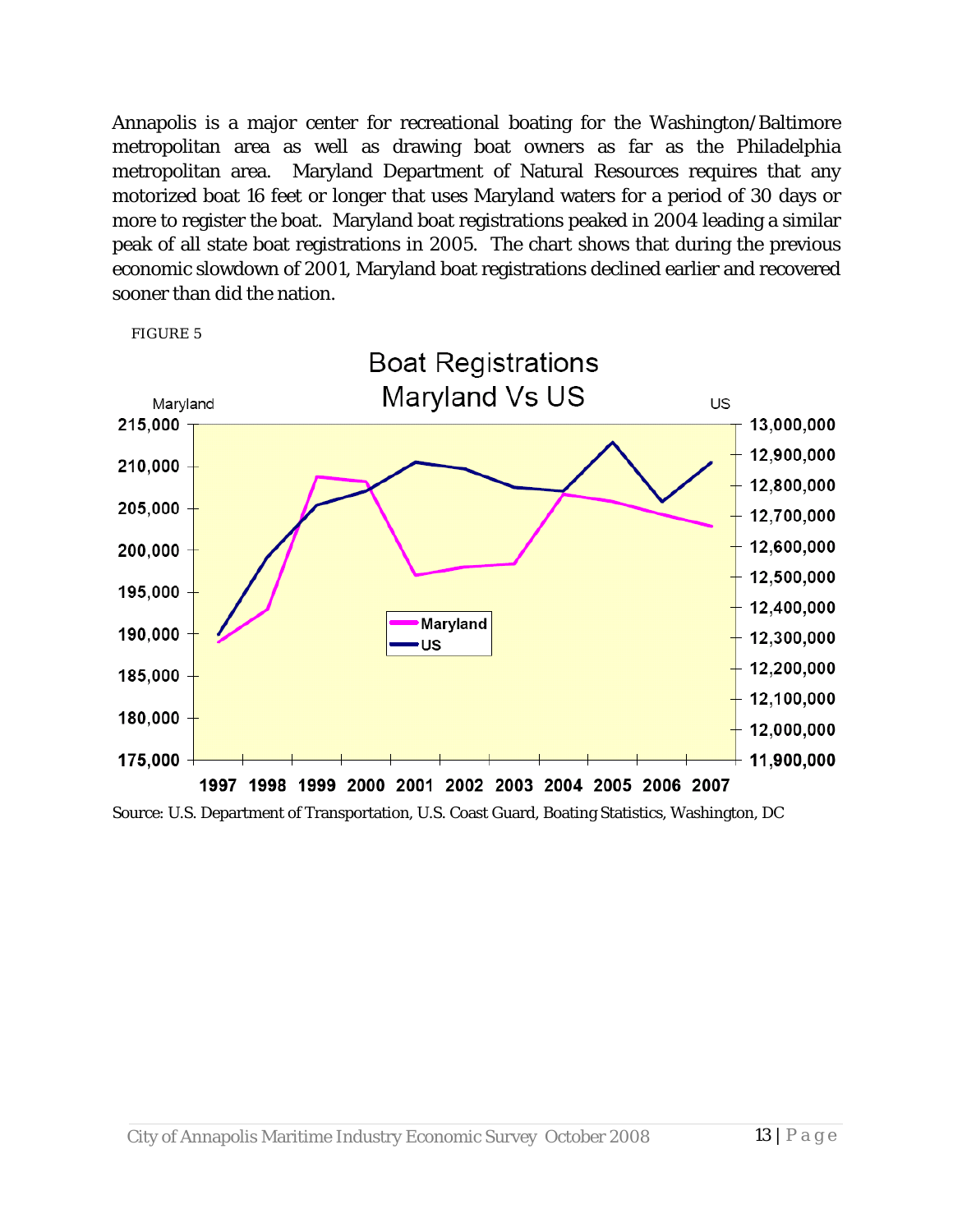

# **Growth in Maryland Boat Registrations**

Source: Maryland Department of Natural Resources, 2008

In 2007, there were 8,453 boats whose owners resided in Annapolis or one-six of all boats whose owners resided in Anne Arundel County. Annapolis boat registrations resisted national and state-wide trends to end 2007 up by 3.5 percent compared to 0.7 percent growth in Maryland and a decline by 1.0 percent for the nation. However, like the state, the largest number of Annapolis boat registrations was in 2002, and 9,324 boats. Between 2002 and 2007, there was a decline of 871 registered boats or a drop of 9.3 percent.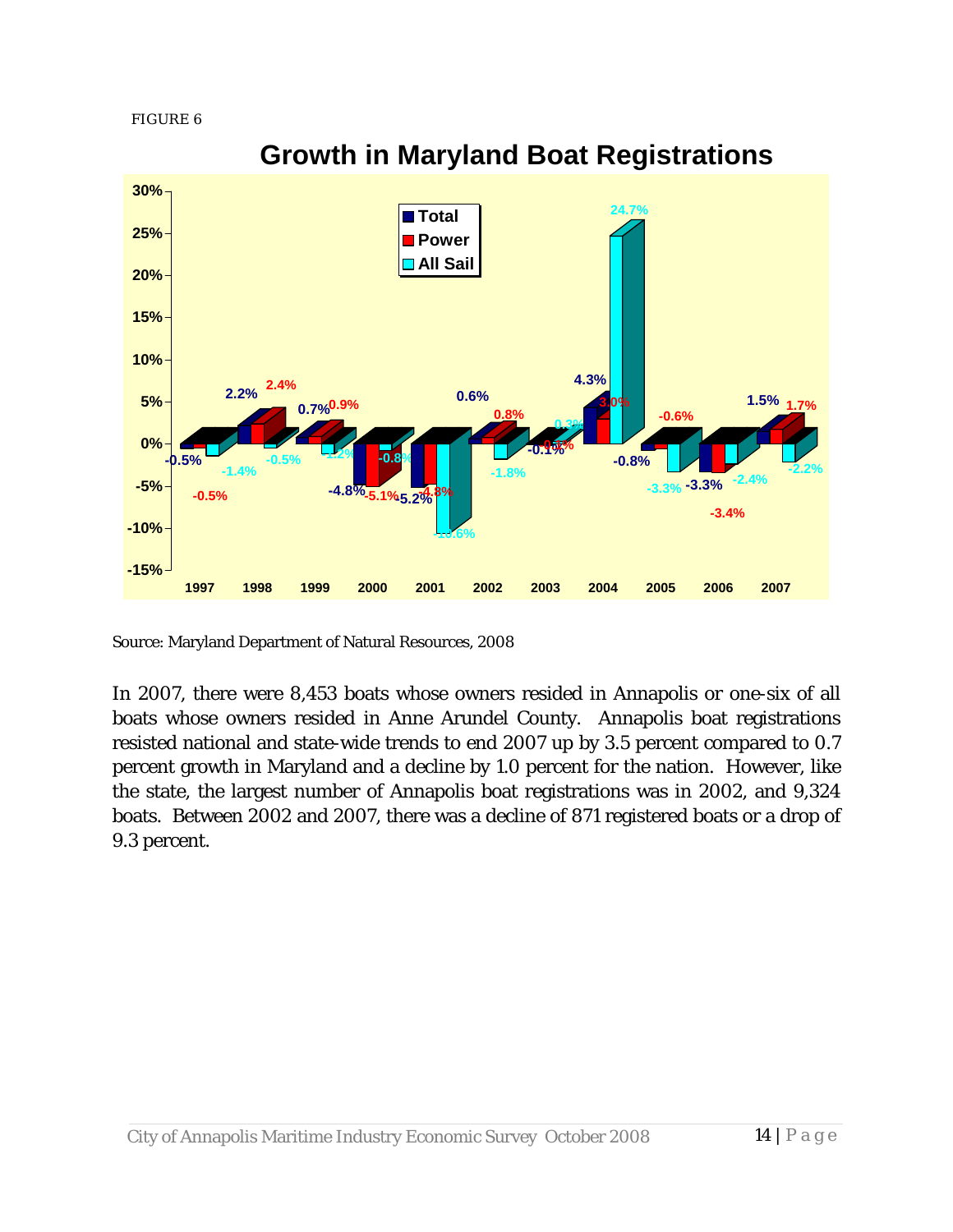

# **Annapolis Boat Registration Resist National Trend**

### DEMOGRAPHICS OF BOAT OWNERS

From national demographic characteristics, we can apply that three out of four boat owners have an average household income under \$100,000. Nearly 68 percent of boat owners were married and the median age was 45–49 years. Annapolis draws boat owners from one the richest metropolitan areas in the nation comprising Washington-Baltimore and Philadelphia metropolitan areas. From national demographic characteristics, three out of four boat owners have an average household income under \$100,000. Our estimates suggest that the average household income for 75 percent of boat owners in the Washington-Baltimore, and Philadelphia area is under \$124,999 to reflect the higher median income of the area. Consistent with national figures that 68 percent of boat owners are married with the median age of  $45 - 49$  years. This reflects dual income households who are near their peak in earnings.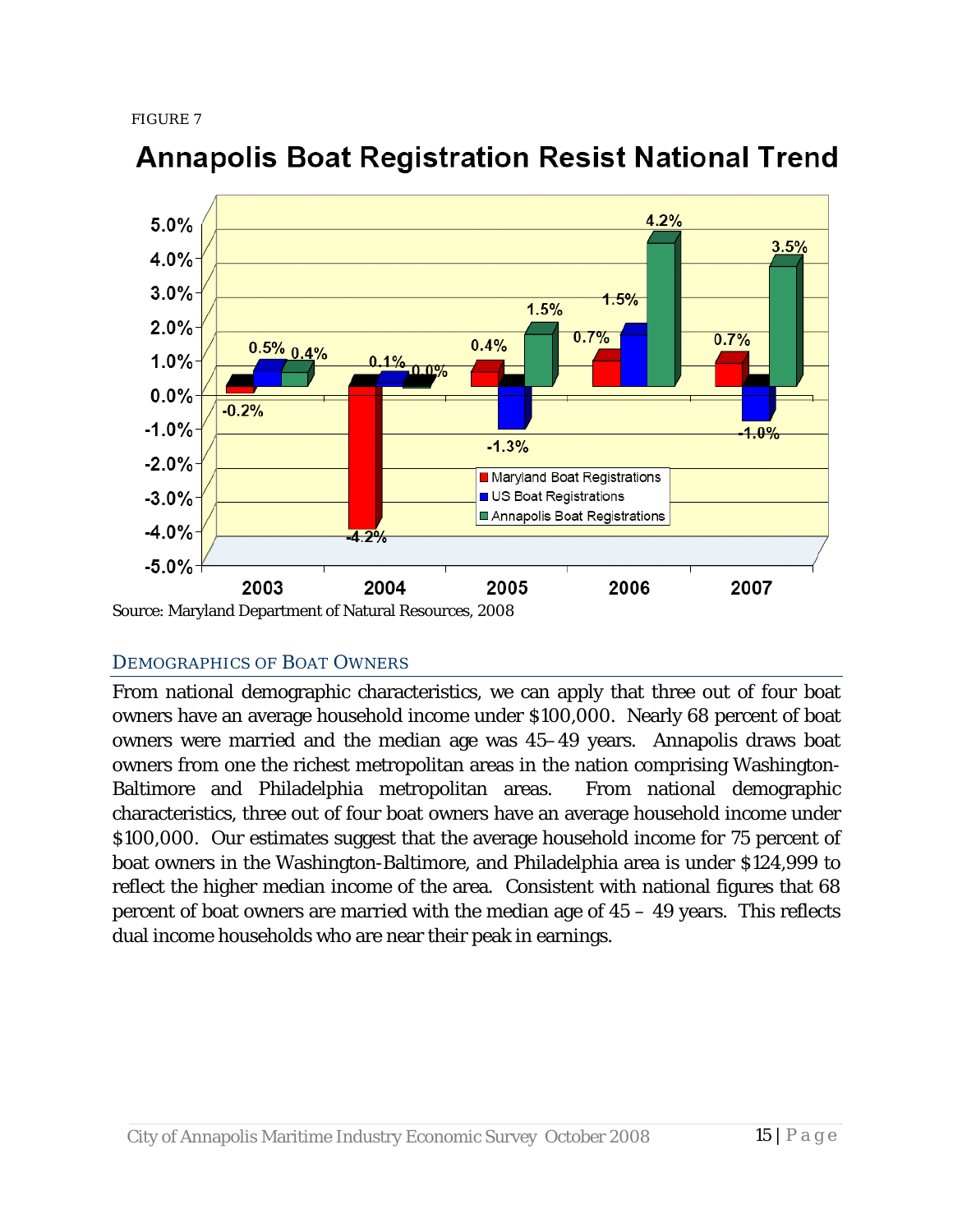

# **Annapolis Boat Registration Resist National Trend**

# ANNAPOLIS MARITIME BUSINESS SURVEY

The City of Annapolis Department of Economic Affairs commissioned Market-Economics to analyze a survey of the city's marina industry. In August 2008, the City's Department of Economic Affairs conducted a survey of maritime businesses in the City of Annapolis. This is the fifth survey of the marina industry during the period 1986- 2008. With proper precautions, the 2008 survey is comparable to the 2002 survey. Essentially, the same 20-question survey instrument was used by both surveys. Although "business samples" are referenced, both surveys attempted to reach all businesses within the scope of the study. Thus, both surveys were "universe" measures of marina businesses existing at the time of each survey. As described below there may be some distinction in the actual boundaries of the survey areas. The 2008 survey had a smaller number of businesses in which the survey was mailed out to than in 2002. The latter survey resulted in 101 usable responses from a total of 275 businesses. The current survey looks at 84 responses from 212 businesses. The response rate was 36.7 percent in 2002 and 39.6 percent in 2008. However, political boundaries may not fully explain the differences in survey size between 2002 and 2008. Further research to validate the employer directories of both surveys may be advisable. In addition, zip code boundaries could be analyzed to verify the scope of the surveys.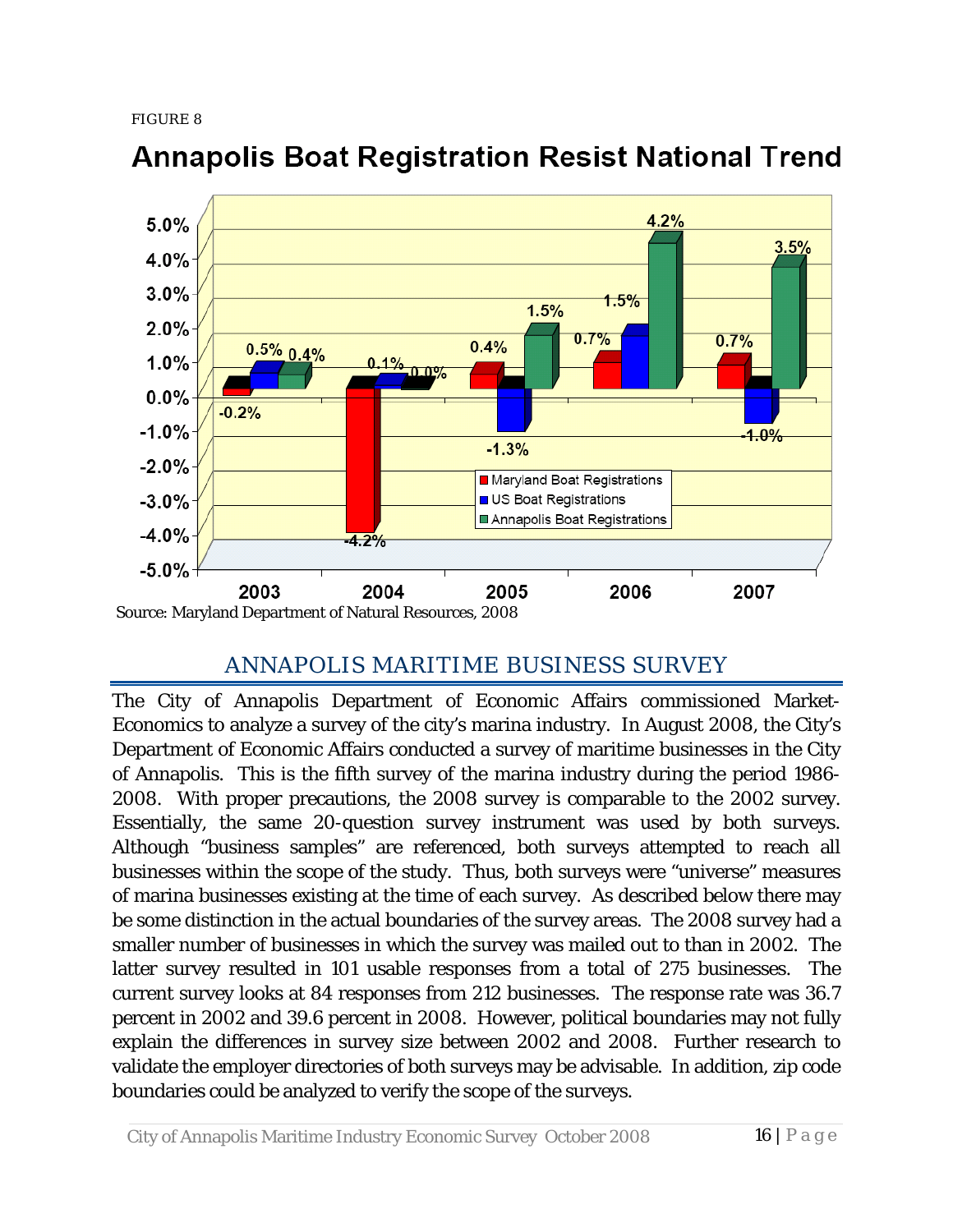The geography of the 2002 survey is described as limited to businesses inside the Annapolis City limits. In 2008, 25% of the businesses surveyed were located near but outside the city limits. It is arguable that marina businesses adjacent to Annapolis City are a part of the City's marina industry market. However, for comparison purposes this 2008 survey analysis also speaks to the numbers and characteristics of businesses located within Annapolis City limits when appropriate and possible. Market-Economics consulted Dun and Bradstreet, a third party proprietary employer database to help understand the completeness of the business list that was used for the 2008 survey. Those findings are helpful and are discussed in the Employment section below.

Since the number of businesses contacted in each survey was different, comparisons between surveys are presented in percentage, average or number formats as appropriate. Also, survey questions are analyzed for the entire study area or exclusively for Annapolis City, as indicated in table 2.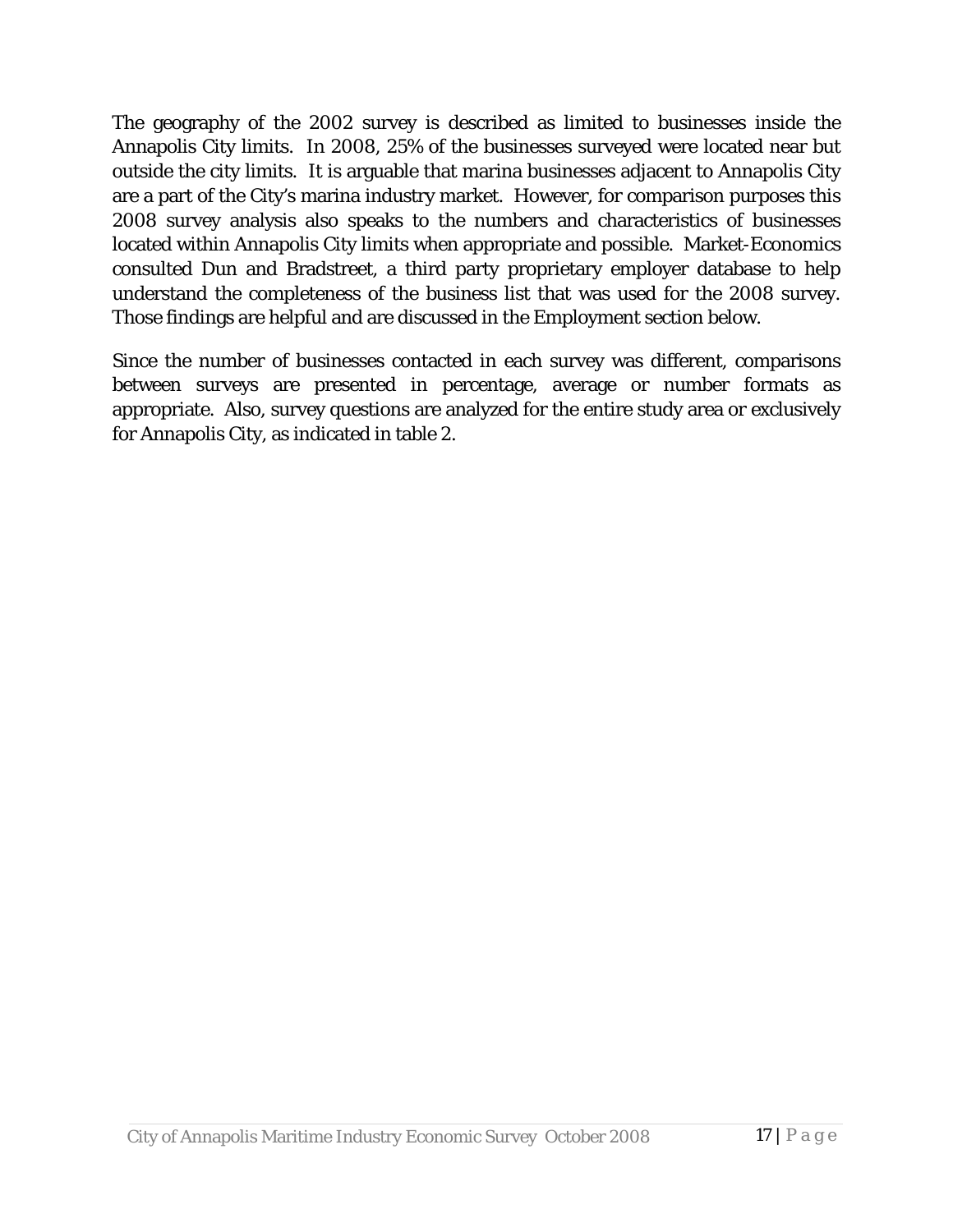### AREA ANALYSIS BY QUESTION

#### TABLE 2

| N/A<br>$\overline{1}$<br>$\overline{2}$<br>N/A<br>Type of business (for detail, see "Business Types" section below<br>$\overline{3}$<br>$\overline{X}$<br>X<br>or questionnaire in appendix)<br>Number of employees<br>X<br>X.<br>4<br>How many are full-time? Part-time? Contractual?<br>$\overline{X}$<br>$\mathsf{X}$<br>5<br>What is your gross annual payroll?<br>$\mathsf{X}$<br>6<br>Do you own or rent the building in which your business is<br>$\overline{7}$<br>$\mathsf{X}$<br>located.<br>How many total square feet do you use for your business?<br>8<br>X<br><b>Interior? Exterior?</b><br>Is access to the water critical for your business?<br>$\mathsf{X}$<br>$9$<br>About how many customers do you have on an annual basis?<br>10<br>$\mathsf{X}$<br>Those out of state?<br>What percentage of this client base is: local? Regional?<br>11<br>X<br>National? International?<br>How long have you been in business?<br>12<br>X.<br>If you moved your business from outside Annapolis, when and<br>13<br>X.<br>where?<br>Do you have plans to expand your business in the near future?<br>$\mathsf{X}$<br>14<br>If you plan to expand, in what way? (for detail, see questionnaire<br>15<br>$\mathsf{X}$<br>in appendix)<br>What was your unadjusted gross business income reported for<br>16<br>$\mathsf{X}$<br>2007?<br>Business compared to this time last year, as per your 2007 tax<br>17<br>$\mathsf{X}$<br>report, (for detail, see questionnaire in appendix)<br>Business compared to this time three years ago, as per your<br>18<br>X<br>2007 tax report, (for detail, see questionnaire in appendix)<br>Do you market your business at boat or trade shows? If yes, | #  | <b>Question</b>                                                  | <b>Entire Survey</b><br><b>Area</b> | City only* |
|---------------------------------------------------------------------------------------------------------------------------------------------------------------------------------------------------------------------------------------------------------------------------------------------------------------------------------------------------------------------------------------------------------------------------------------------------------------------------------------------------------------------------------------------------------------------------------------------------------------------------------------------------------------------------------------------------------------------------------------------------------------------------------------------------------------------------------------------------------------------------------------------------------------------------------------------------------------------------------------------------------------------------------------------------------------------------------------------------------------------------------------------------------------------------------------------------------------------------------------------------------------------------------------------------------------------------------------------------------------------------------------------------------------------------------------------------------------------------------------------------------------------------------------------------------------------------------------------------------------------------------------------------------------------------------------------------|----|------------------------------------------------------------------|-------------------------------------|------------|
|                                                                                                                                                                                                                                                                                                                                                                                                                                                                                                                                                                                                                                                                                                                                                                                                                                                                                                                                                                                                                                                                                                                                                                                                                                                                                                                                                                                                                                                                                                                                                                                                                                                                                                   |    |                                                                  |                                     |            |
|                                                                                                                                                                                                                                                                                                                                                                                                                                                                                                                                                                                                                                                                                                                                                                                                                                                                                                                                                                                                                                                                                                                                                                                                                                                                                                                                                                                                                                                                                                                                                                                                                                                                                                   |    |                                                                  |                                     |            |
|                                                                                                                                                                                                                                                                                                                                                                                                                                                                                                                                                                                                                                                                                                                                                                                                                                                                                                                                                                                                                                                                                                                                                                                                                                                                                                                                                                                                                                                                                                                                                                                                                                                                                                   |    |                                                                  |                                     |            |
|                                                                                                                                                                                                                                                                                                                                                                                                                                                                                                                                                                                                                                                                                                                                                                                                                                                                                                                                                                                                                                                                                                                                                                                                                                                                                                                                                                                                                                                                                                                                                                                                                                                                                                   |    |                                                                  |                                     |            |
|                                                                                                                                                                                                                                                                                                                                                                                                                                                                                                                                                                                                                                                                                                                                                                                                                                                                                                                                                                                                                                                                                                                                                                                                                                                                                                                                                                                                                                                                                                                                                                                                                                                                                                   |    |                                                                  |                                     |            |
|                                                                                                                                                                                                                                                                                                                                                                                                                                                                                                                                                                                                                                                                                                                                                                                                                                                                                                                                                                                                                                                                                                                                                                                                                                                                                                                                                                                                                                                                                                                                                                                                                                                                                                   |    |                                                                  |                                     |            |
|                                                                                                                                                                                                                                                                                                                                                                                                                                                                                                                                                                                                                                                                                                                                                                                                                                                                                                                                                                                                                                                                                                                                                                                                                                                                                                                                                                                                                                                                                                                                                                                                                                                                                                   |    |                                                                  |                                     |            |
|                                                                                                                                                                                                                                                                                                                                                                                                                                                                                                                                                                                                                                                                                                                                                                                                                                                                                                                                                                                                                                                                                                                                                                                                                                                                                                                                                                                                                                                                                                                                                                                                                                                                                                   |    |                                                                  |                                     |            |
|                                                                                                                                                                                                                                                                                                                                                                                                                                                                                                                                                                                                                                                                                                                                                                                                                                                                                                                                                                                                                                                                                                                                                                                                                                                                                                                                                                                                                                                                                                                                                                                                                                                                                                   |    |                                                                  |                                     |            |
|                                                                                                                                                                                                                                                                                                                                                                                                                                                                                                                                                                                                                                                                                                                                                                                                                                                                                                                                                                                                                                                                                                                                                                                                                                                                                                                                                                                                                                                                                                                                                                                                                                                                                                   |    |                                                                  |                                     |            |
|                                                                                                                                                                                                                                                                                                                                                                                                                                                                                                                                                                                                                                                                                                                                                                                                                                                                                                                                                                                                                                                                                                                                                                                                                                                                                                                                                                                                                                                                                                                                                                                                                                                                                                   |    |                                                                  |                                     |            |
|                                                                                                                                                                                                                                                                                                                                                                                                                                                                                                                                                                                                                                                                                                                                                                                                                                                                                                                                                                                                                                                                                                                                                                                                                                                                                                                                                                                                                                                                                                                                                                                                                                                                                                   |    |                                                                  |                                     |            |
|                                                                                                                                                                                                                                                                                                                                                                                                                                                                                                                                                                                                                                                                                                                                                                                                                                                                                                                                                                                                                                                                                                                                                                                                                                                                                                                                                                                                                                                                                                                                                                                                                                                                                                   |    |                                                                  |                                     |            |
|                                                                                                                                                                                                                                                                                                                                                                                                                                                                                                                                                                                                                                                                                                                                                                                                                                                                                                                                                                                                                                                                                                                                                                                                                                                                                                                                                                                                                                                                                                                                                                                                                                                                                                   |    |                                                                  |                                     |            |
|                                                                                                                                                                                                                                                                                                                                                                                                                                                                                                                                                                                                                                                                                                                                                                                                                                                                                                                                                                                                                                                                                                                                                                                                                                                                                                                                                                                                                                                                                                                                                                                                                                                                                                   |    |                                                                  |                                     |            |
|                                                                                                                                                                                                                                                                                                                                                                                                                                                                                                                                                                                                                                                                                                                                                                                                                                                                                                                                                                                                                                                                                                                                                                                                                                                                                                                                                                                                                                                                                                                                                                                                                                                                                                   |    |                                                                  |                                     |            |
|                                                                                                                                                                                                                                                                                                                                                                                                                                                                                                                                                                                                                                                                                                                                                                                                                                                                                                                                                                                                                                                                                                                                                                                                                                                                                                                                                                                                                                                                                                                                                                                                                                                                                                   |    |                                                                  |                                     |            |
|                                                                                                                                                                                                                                                                                                                                                                                                                                                                                                                                                                                                                                                                                                                                                                                                                                                                                                                                                                                                                                                                                                                                                                                                                                                                                                                                                                                                                                                                                                                                                                                                                                                                                                   |    |                                                                  |                                     |            |
| months?                                                                                                                                                                                                                                                                                                                                                                                                                                                                                                                                                                                                                                                                                                                                                                                                                                                                                                                                                                                                                                                                                                                                                                                                                                                                                                                                                                                                                                                                                                                                                                                                                                                                                           | 19 | which ones do you anticipate participating in during the next 12 |                                     | X          |
| Do you advertise any publications? If yes, list below<br>X<br>20                                                                                                                                                                                                                                                                                                                                                                                                                                                                                                                                                                                                                                                                                                                                                                                                                                                                                                                                                                                                                                                                                                                                                                                                                                                                                                                                                                                                                                                                                                                                                                                                                                  |    |                                                                  |                                     |            |

\*Zip codes 21401, 21402 and 21403

### BUSINESS TYPES

In 2008, 38.8 percent of respondents indicated they operated more than one business type. The 2002 survey was about the same at 40.6 percent. In 2008, 44 different business types were reported. This compared to 30 business types reported in the 2002 survey. This indicates that during the period between surveys businesses became more varied in the products and services offered.

City of Annapolis Maritime Industry Economic Survey October 2008 18 | Page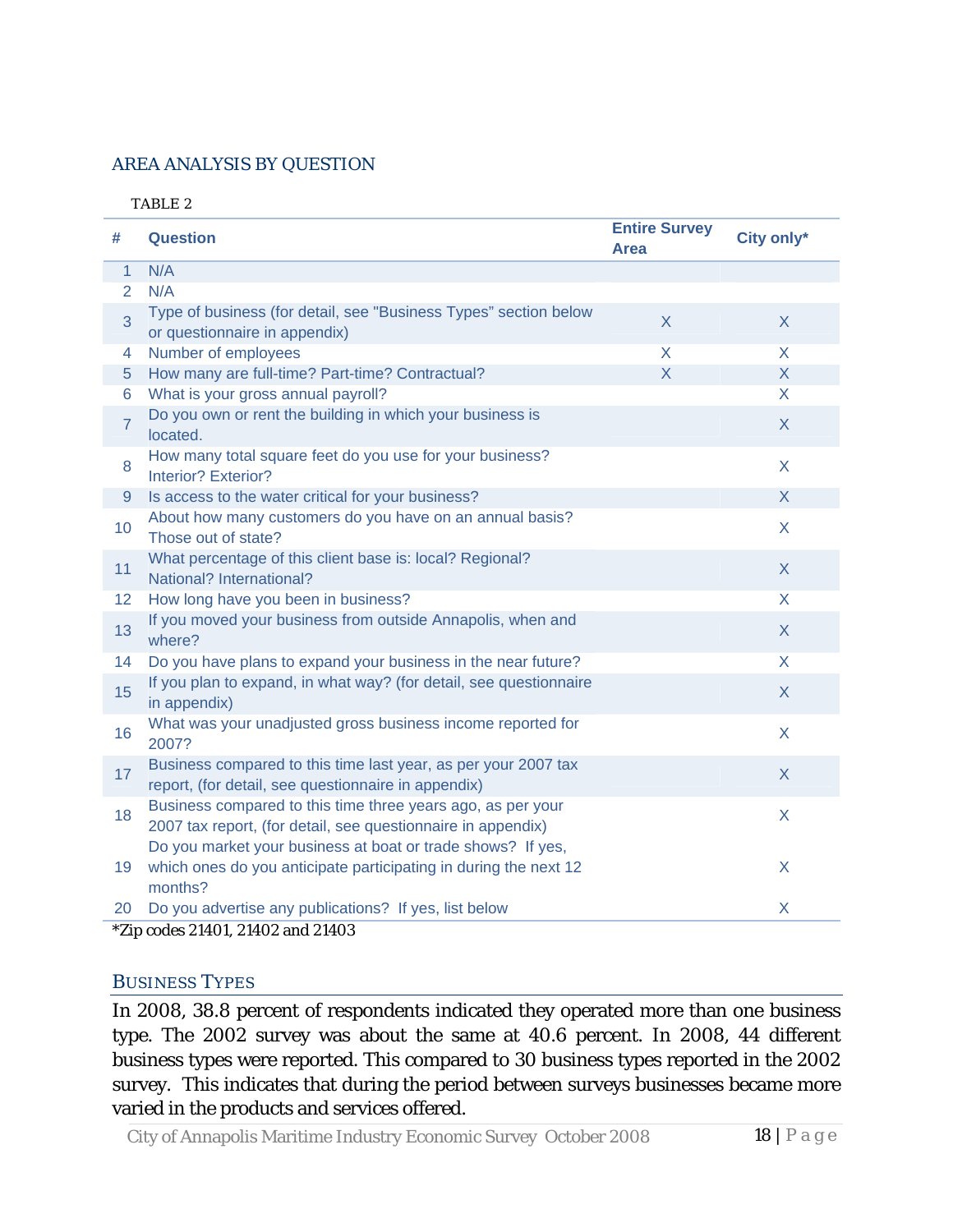### SIGNIFICANT BUSINESS TYPES

Regarding the most often reported business types, the 2008 survey recorded eight (8) significant types. In 2002, only four (4) were noted:

### SIGNIFICANT BUSINESS TYPES IN TOTAL SURVEY AREA: 2002 AND 2008 TABLE 3

| <b>2002 Business Type</b> | <b>Respondents</b> | % Response | <b>Share of Rank</b> |
|---------------------------|--------------------|------------|----------------------|
| Yacht broker/dealer       |                    | 20.8%      |                      |
| <b>Marine Hardware</b>    | 14                 | 13.9%      |                      |
| Marinas, slips only       | 14                 | 13.9%      |                      |
| Rigging/fabricators       | ィっ                 | 11.9%      |                      |

### TABLE 4

| <b>2008 Business Type</b>        | <b>Respondents</b> | % Response | <b>Share of Rank</b> |
|----------------------------------|--------------------|------------|----------------------|
| Yacht broker/dealer (rs)         | 17                 | 21.3%      |                      |
| Marina/boatyard (gs)             | 16                 | 20.0%      | $\overline{2}$       |
| Marine electrical (gs)           | 15                 | 18.8%      | 3                    |
| Marine engine sales/service (gs) | 15                 | 18.8%      | 4                    |
| Marine Hardware (rs)             | 13                 | 16.3%      | 5                    |
| Woodworking/carpentry (gs)       | $12 \overline{ }$  | 15.0%      | 6                    |
| Rigging/fabricators (rs)         | 11                 | 13.8%      |                      |
| Marinas, slips only (rs)         | 8                  | 10.0%      | 8                    |

Significant\*

\*significant share defined as 10% or more

(rs) means business type remained significant from 2002 to 2008

(gs) means business type gained significance from 2002 to 2008

Comparing the two surveys shows that in 2008 the category Yacht broker/dealer remained the highest number of responses. Three (3) other business types remained significant, but their ranks changed as four (4) additional significant business types were recorded.

The expanded list of significant business types between 2002 and 2008 suggests a broadening of Annapolis' core marina industries. However, the expanded geography of the 2008 survey made possible the inclusion of business types outside the City of Annapolis. To control for this difference, a separate analysis of Annapolis City respondents from zip codes 21401, 21402 and 21403 were separately examined. The results continue to show a broadening of significant business types. Table 5 shows business types located in the city of Annapolis in 2002 and 2008. The net effect of analyzing only City zip codes leaves intact the earlier observation that a noticeable increase occurred in significant business types between 2002 and 2008. Although "slip only" marinas lose significant status in 2008, Marina/boatyard, woodworking/carpentry and marine electrical gain significant status.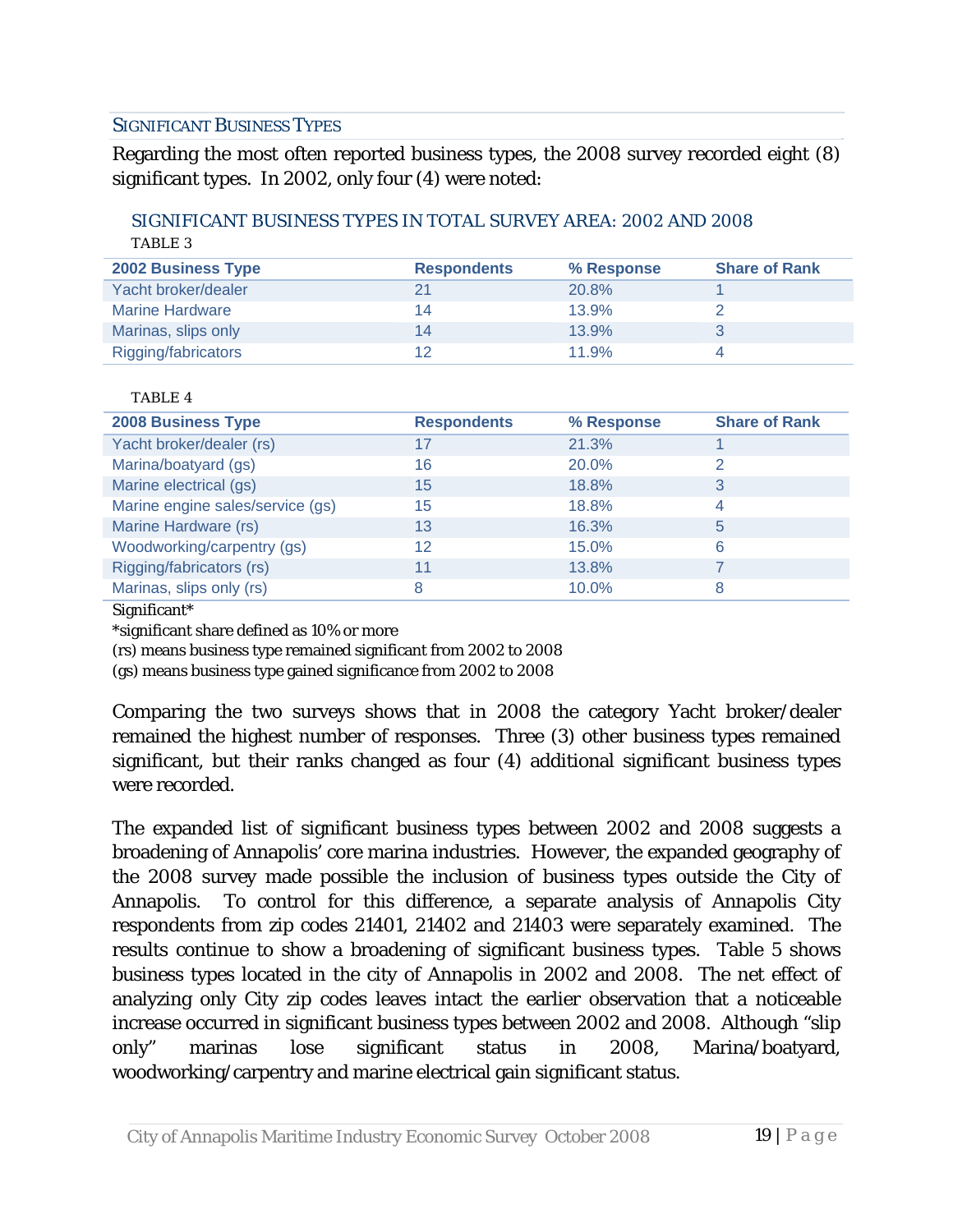### SIGNIFICANT BUSINESS TYPES IN ANNAPOLIS CITY: 2002 AND 2008 TABLE 5

| <b>2002 Business Type</b> | <b>Respondents</b> | % Response   | <b>Share of Rank</b> |
|---------------------------|--------------------|--------------|----------------------|
| Yacht broker/dealer       |                    | <b>20.8%</b> |                      |
| Marine Hardware           | 14                 | 13.9%        |                      |
| Marinas, slips only       | 14                 | 13.9%        |                      |
| Rigging/fabricators       | ィク                 | 11.9%        |                      |

#### TABLE 6

| <b>2008 Business Type</b>  | <b>Respondents</b> | % Response | <b>Share of Rank</b> |
|----------------------------|--------------------|------------|----------------------|
| Yacht broker/dealer (rs)   |                    | 17.7%      |                      |
| Marine electrical (gs)     | 10                 | 16.1%      |                      |
| Woodworking/carpentry (gs) |                    | 14.5%      |                      |
| Rigging/Fabricators (rs)   | 9                  | 14.5%      | 4                    |
| Marine Hardware (rs)       |                    | 12.9%      | 5                    |
| Marina/boatyard (gs)       |                    | 11.3%      |                      |

Significant\*

\*significant share defined as 10% or more

(rs) means business type remained significant from 2002 to 2008

(gs) means business type gained significance from 2002 to 2008

Note: Responses that provided insufficient information to identify a zip code were assumed to be in the City.

### ALL BUSINESS TYPES (ENTIRE SURVEY AREA)

In all, 43 business types were reported; 25 of the 27 stipulated in the questionnaire and 19 "other" responses. There were no responses for business types "transportation/shipping" and "inflatable sales and repairs." The two following charts show all reported business types throughout the study area 1) In questionnaire order and 2) By frequency of response.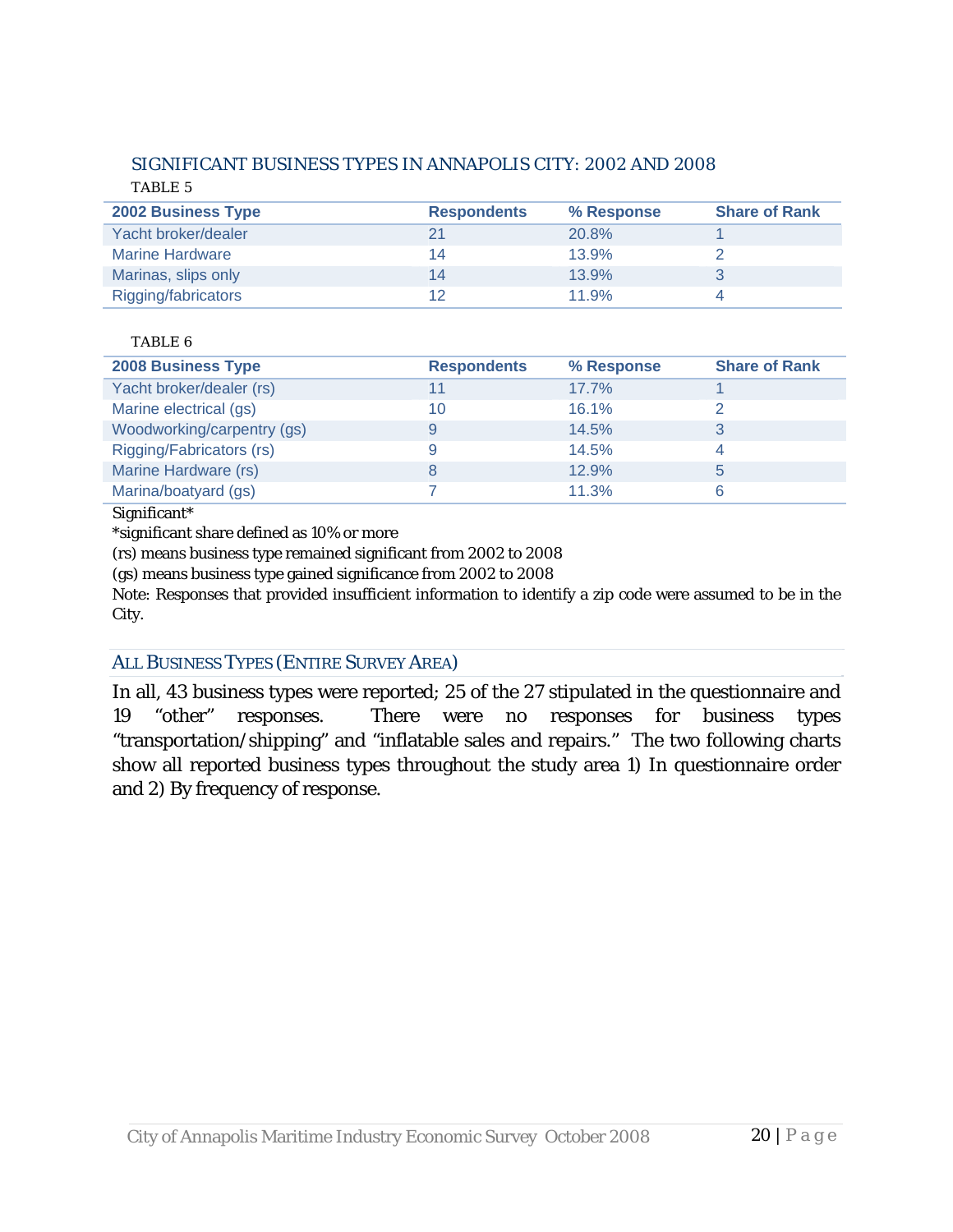# **Business Types In Questionnaire Order**

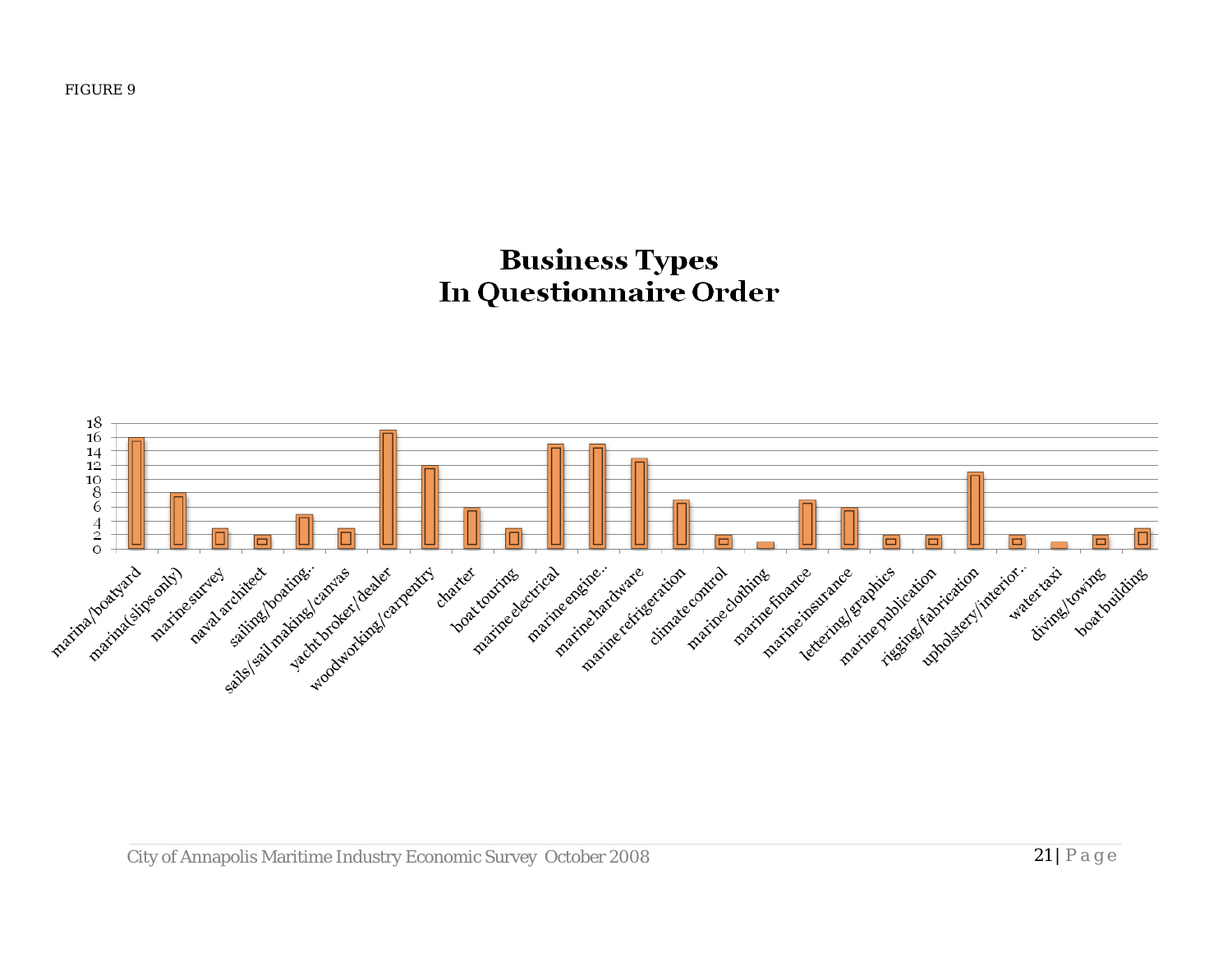# **Business Types By Frequency**

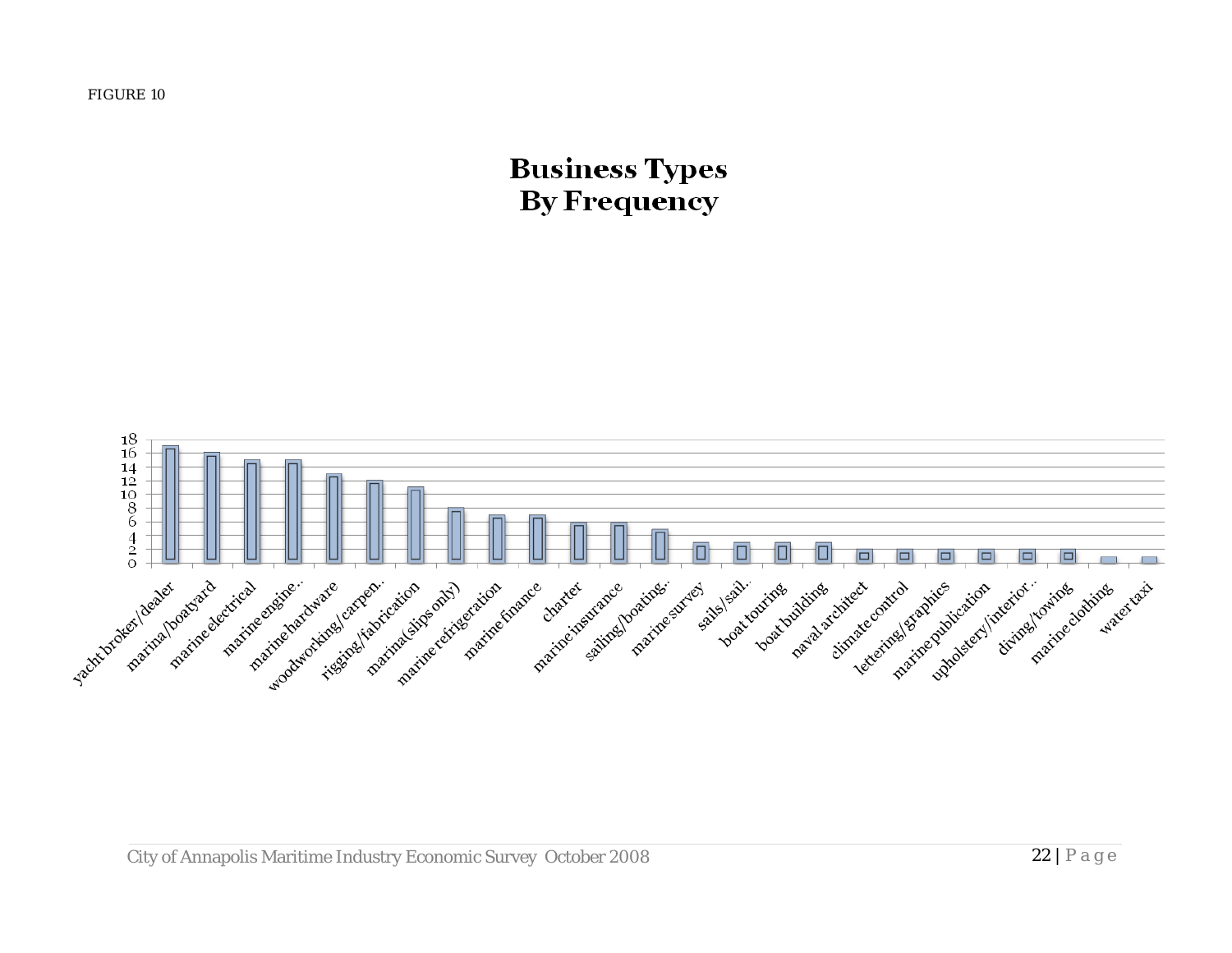### EMPLOYMENT

The report of the 2002 survey concluded that there were between 1,650 and 1,787 persons employed by the marina industry in 2002. There were 275 businesses surveyed. Businesses responding (101) indicated they



employed 1,386 persons at the time. The range for total employment was determined by multiplying the median of six (6) or the average of 6.5 employees for the 101 responding businesses by all of the employers that were surveyed (275).

In 2008, City Of Annapolis Department Of Economic Affairs identified and surveyed 212 businesses in which 84 businesses responded. The survey tabulation and analysis showed that responding businesses employed 922. Average employment was 10.8 and median employment was six (6).

A total of 63 of the 84 businesses responding were located in Annapolis City, and 680 of the 922 persons reported as employed were located in zip codes 21401, 21402, and 21403. Average employment was 10.8 and median employment was six (6) employees. Market economics noted the presence of an "outlier" significantly raising the average employment of all respondents. The outlier was removed and the average employment for responding businesses declined to 8.8 employees.

Market-Economics considered two methods for estimating total marina industry employment in Annapolis City.

- 1. Use a representative alternate measure of Annapolis marina businesses. Market-Economics queried Dun & Bradstreet for the number of city businesses in the industries thought to be representative of business types used in the 2008 survey questionnaire. Dun and Bradstreet indicates 134 such city businesses. Start with the 63 city businesses that reported employment of 680 persons. Estimate the number of non-responding businesses as 71 (134 – 63). Use average employment of 8.8 employee business average to estimate employment of non-responding businesses. This yields 625 persons. Adding the 680 and 625 brings the total employment estimate to 1,305 persons.
- 2. Use the results of the 2008 survey and add an estimate for those employers who did not respond. This scenario most resembles the approach followed by ZHA,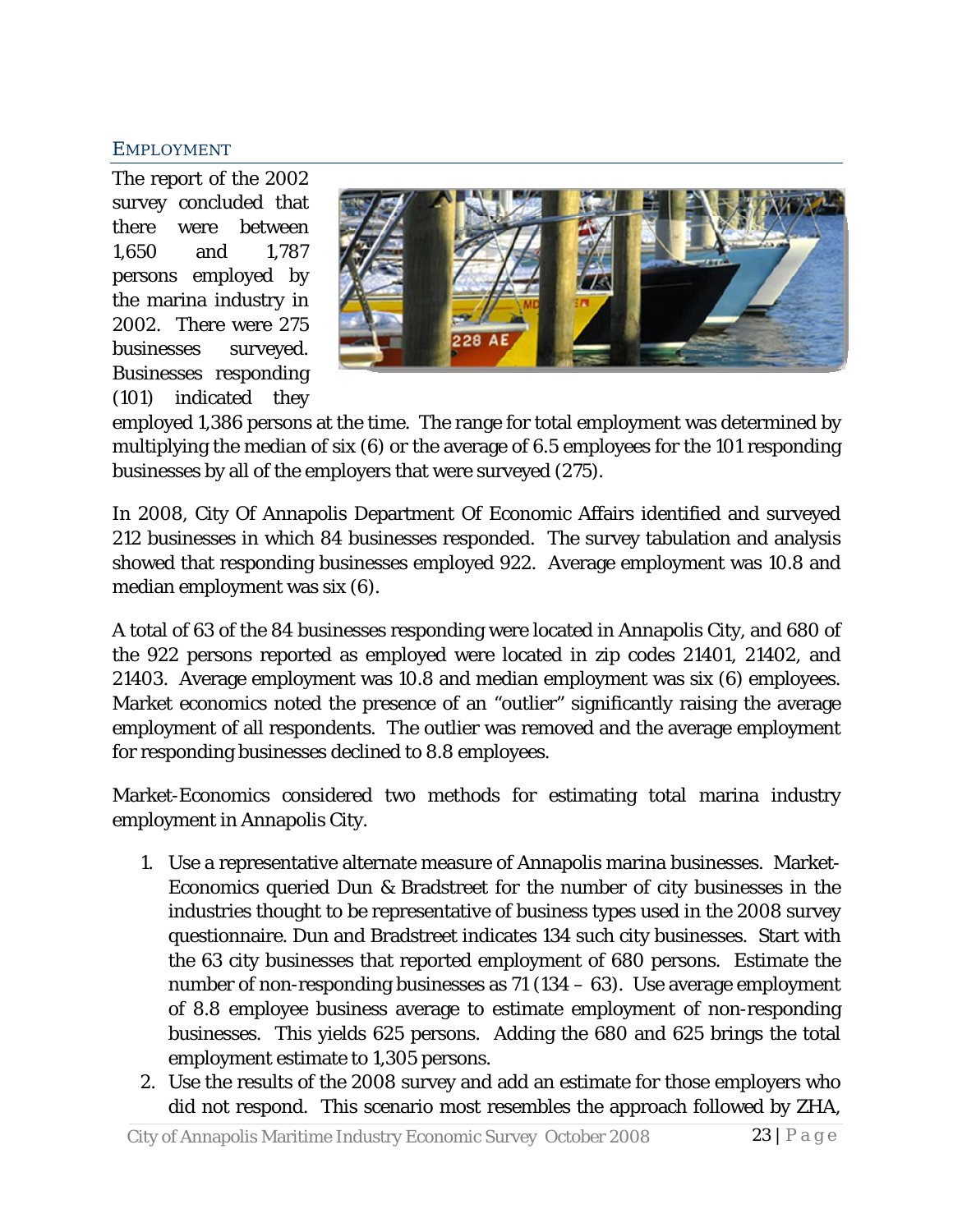Inc. in the 2002 survey. By this method city, marina employment is estimated at 1,480 persons. Start with the 637 persons reported as employed. City respondents (59) represent 74% of all respondents. Assume that 74% of all 212 surveyed businesses are located in Annapolis City. There are 157 city businesses that received questionnaires. If 59 responded, there were 98 that did not. Using the 8.6 employee business average Estimate city employment of nonrespondents as 843 persons. Adding the 843 to the 637 persons reported as employed by 59 businesses yields a total employment estimate of 1,480.

Clearly, the divergence between the above two methods is explained by differences in the estimates of non-respondents; 75 from method 1 and 98 from method 2. Using the same average employment of 8.6 times the different number of non-respondents (23) equals 198, which is the difference between 1480 and 1282.

The two estimates are used as a 2008 employment range to contrast with the 2002 survey. Results are shown in table 7 below.

| TABLE 7                        |          |             |                |
|--------------------------------|----------|-------------|----------------|
| <b>Survey Year</b>             | Low      | <b>High</b> | <b>Average</b> |
| 2002                           | 1,650    | 1,787       | 1,719          |
| 2008                           | 1,305    | 1,525       | 1.415          |
| Change 1 (Low-Low) (High-High) | $-345$   | $-262$      |                |
| Change 2 (High-Low) (Low-High) | $-482$   | $-125$      |                |
| <b>Change Average</b>          |          |             | $-304$         |
| <b>Percent Change 1</b>        | $-20.9%$ | $-15%$      |                |
| Percent Change 2               | $-27.0%$ | $-7.6%$     |                |
| <b>Percent Change Average</b>  |          |             | $-17.7%$       |

### ANNAPOLIS MARITIME INDUSTRY EMPLOYMENT ESTIMATES

Source: City of Annapolis Maritime Survey, 2008

Change 1 represents differences between the matched highs and lows from each survey, i.e. the low 2008 subtracted from the low 2002 (-345) and the high 2008 subtracted from the high 2002 (-262). Change 2 represents differences between the 2002 high estimate and the 2008 low estimate (-482) and differences between the 2002 low estimate and the 2008 high estimate (-125).

The above table represents a matrix of possible employment change in the Annapolis marina industry's employment between 2002 and 2008. All estimates of employment change are negative ranging from a low of -125 to a high of -482. The spread represents 357 jobs. Employment declines over the last six years seem to fit within widespread opinions that health of the marina industry has deteriorated over that period. For comparison to the 2002 survey, this analysis adjusted the 2008 estimates as far as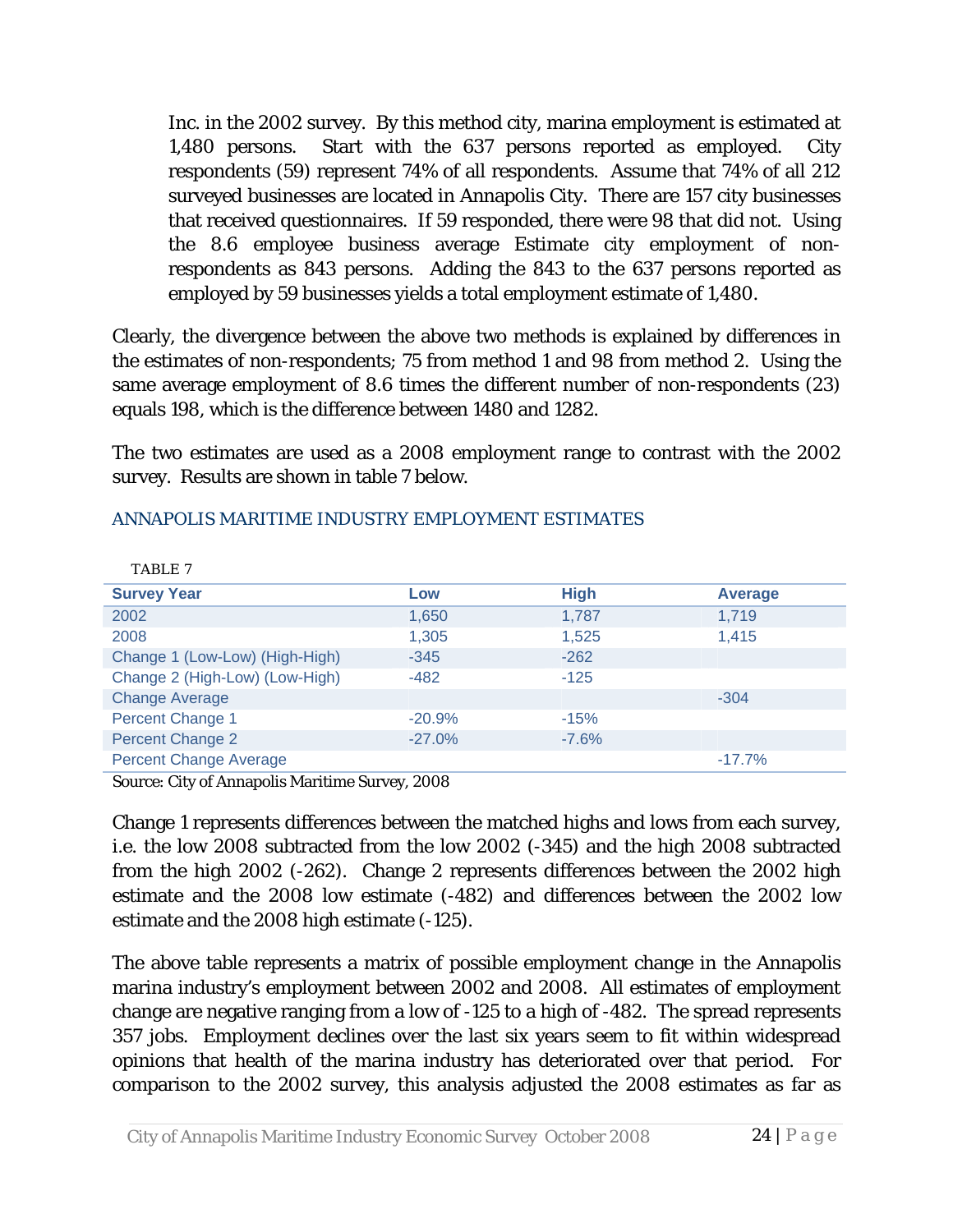possible to insure that only city businesses were included. The averaging of both highs and lows results in a decline maritime of -17.7 percent, with a loss of 304 jobs.

### FULL-TIME PART-TIME AND CONTRACTUAL EMPLOYMENT

No adjustments have been made to estimates of full-time, part-time, and contractual employment. Any imprecision in total employment estimates would surely be compounded in those subsets. Therefore these estimates are presented as percentages and compared to 2002 full-time employment, the only related statistic available from the 2002 survey.

### PERCENTAGES OF FULL-TIME, PART-TIME, CONTRACTUAL EMPLOYMENT 2008 TABLE 8

| <b>Emp. Type</b> | <b>Total Study Area 2002</b> | <b>Total Study Area 2008</b> | <b>Annapolis City</b> |
|------------------|------------------------------|------------------------------|-----------------------|
| Full-time        | 47.5%                        | 68.7%                        | 61.5%                 |
| Part-time        | N/A                          | 27.0%                        | 33.2%                 |
| Contractual      | N/A                          | 4.3%                         | 5.3%                  |

Source: City of Annapolis Maritime Survey, 2008

During the period between the 2002 and 2008 surveys, the proportion of workers employed full-time grew from 47.5 percent to 61.5 percent in the city. Conversely, the proportion of workers employed part-time or contractually fell from an implied 62.5 percent to 38.5 percent. These changes suggest a work force that grew more stable and permanent over the eight years.

### PAYROLL

Slightly over half of all businesses located in Annapolis City shared information on annual payroll. Thirty-seven employers reported aggregate payroll of \$17,233,860. These businesses employed 472 persons with average annual pay of \$36,512. This average is lowered significantly by the inclusion of part-time and contractual employees as well as those working full-time. The average annual employee pay increased by \$8,281, up by 29.3 percent between 2002 and 2008. The 2008 average annual pay of \$36,512 is significantly above the rate of inflation of the 2002 wage adjustment of \$34,333 or the nominal average annual pay of \$28,231.

The questionnaire did not break out types of employment by employer payroll. However, those employers reporting only full-time employment allow some insight into how the pay of full-time workers differs from all workers. Half of the respondents who reported payroll information employed only full-time workers. Average annual wage for that group were \$56,629. Average payrolls were \$472,420. The median payroll was \$250,000.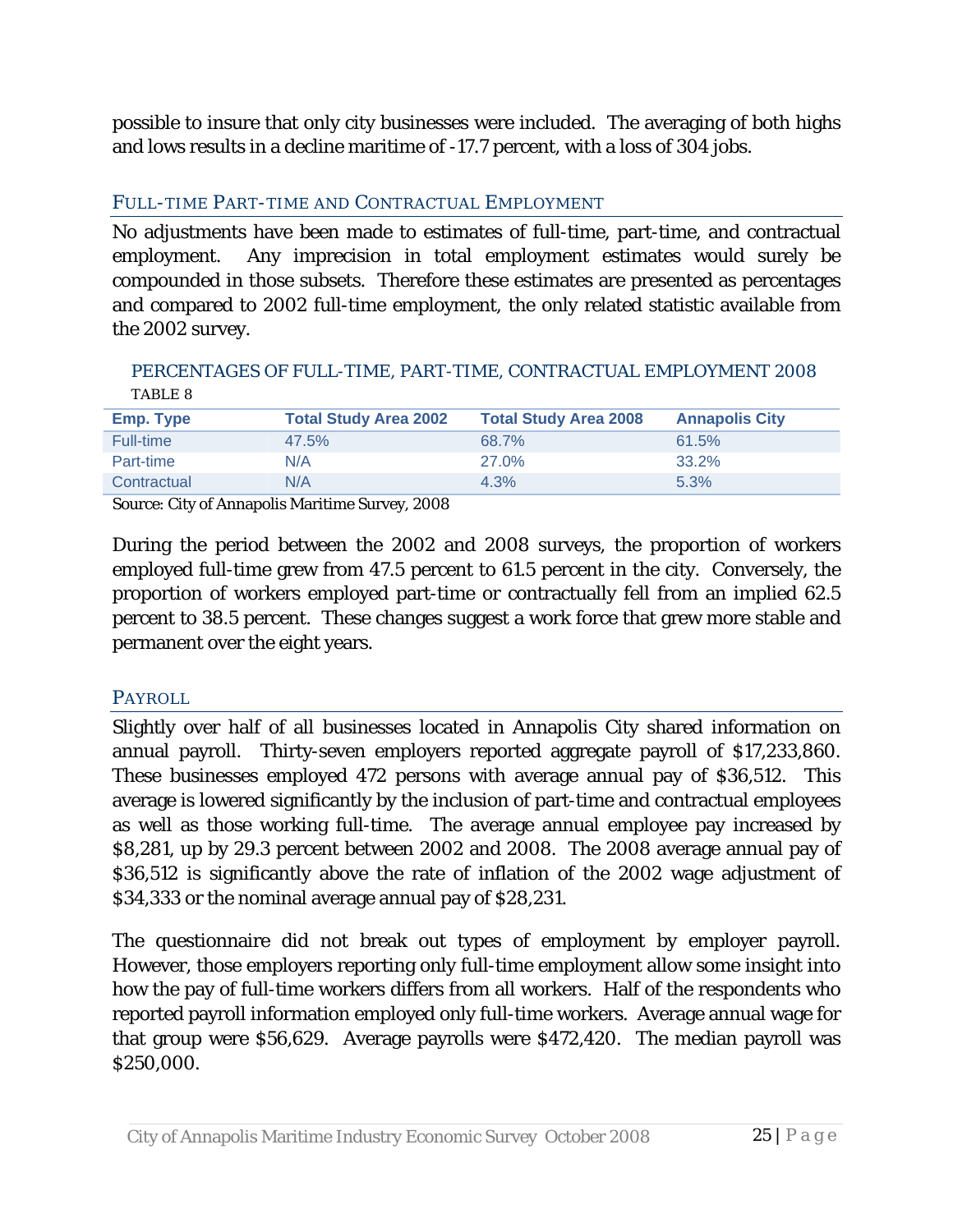The 2002 survey reported an average annual wage of \$28,231. For full-time workers, the annual wage was "between \$45,000 and \$50,000," but the method of computation was not explained.

### MARITIME BUSINESS REAL ESTATE: AREA, OWNERSHIP AND LOCATION

Businesses were asked about their facilities in terms of square footage, whether they owned or rented their place of business and if proximity to the water was critical to business operation. City businesses occupied nearly 750,000 square feet in their operations. Of the total, 177,459 square feet were described as interior and 543,674 square feet were put to exterior use. Both the 2002 and the 2008 surveys described a nearly identical average of 3500 interior square feet for business operations.

Regarding ownership vs. renting, 21 percent of respondents reported owning their facilities and 79 percent rented. This is a notable decline from the 30 percent ownership reported in the 2002 survey. When asked if access to the water was critical to business operation, 71 percent said yes. This was a marked increase from the approximately 55 percent who so indicated in 2002.

### NUMBER AND ORIGIN OF CUSTOMER BASE

In 2008, 54 respondents indicated a total number of 175,016 customers. The average business had 3,241 customers. The range of customers reported from the survey ranged between 8 to 100,000. The mid-range (midpoint 50%) was 100 to 400 and the median customer base was 200.

### ORIGIN OF CUSTOMER BASE

| TABLE 9                                  |             |             |             |
|------------------------------------------|-------------|-------------|-------------|
| <b>Origin of Customer</b><br><b>Base</b> | 1993 Survey | 2002 Survey | 2008 Survey |
| Local                                    | 47.5%       | 68.7%       | 28.3%       |
| Regional                                 | 28.0%       | 35.8%       | 30.9%       |
| <b>National</b>                          | 35.5%       | 4.3%        | 25.9%       |
| International                            | $2.4\%$     | 4.2%        | 14.9%       |

Source: City of Annapolis Maritime Survey, 2008

Comparison of 2008 survey to earlier surveys suggests significant change in the customer base. The origin of the customer base has shifted markedly to International. This has represented a continued growth trend noticed in the 2002 survey. International customer base increased from 2.4 percent in 1993 to 4.2 percent in 2002 to 14.9 percent in 2008. The recent growth of international customers is offset by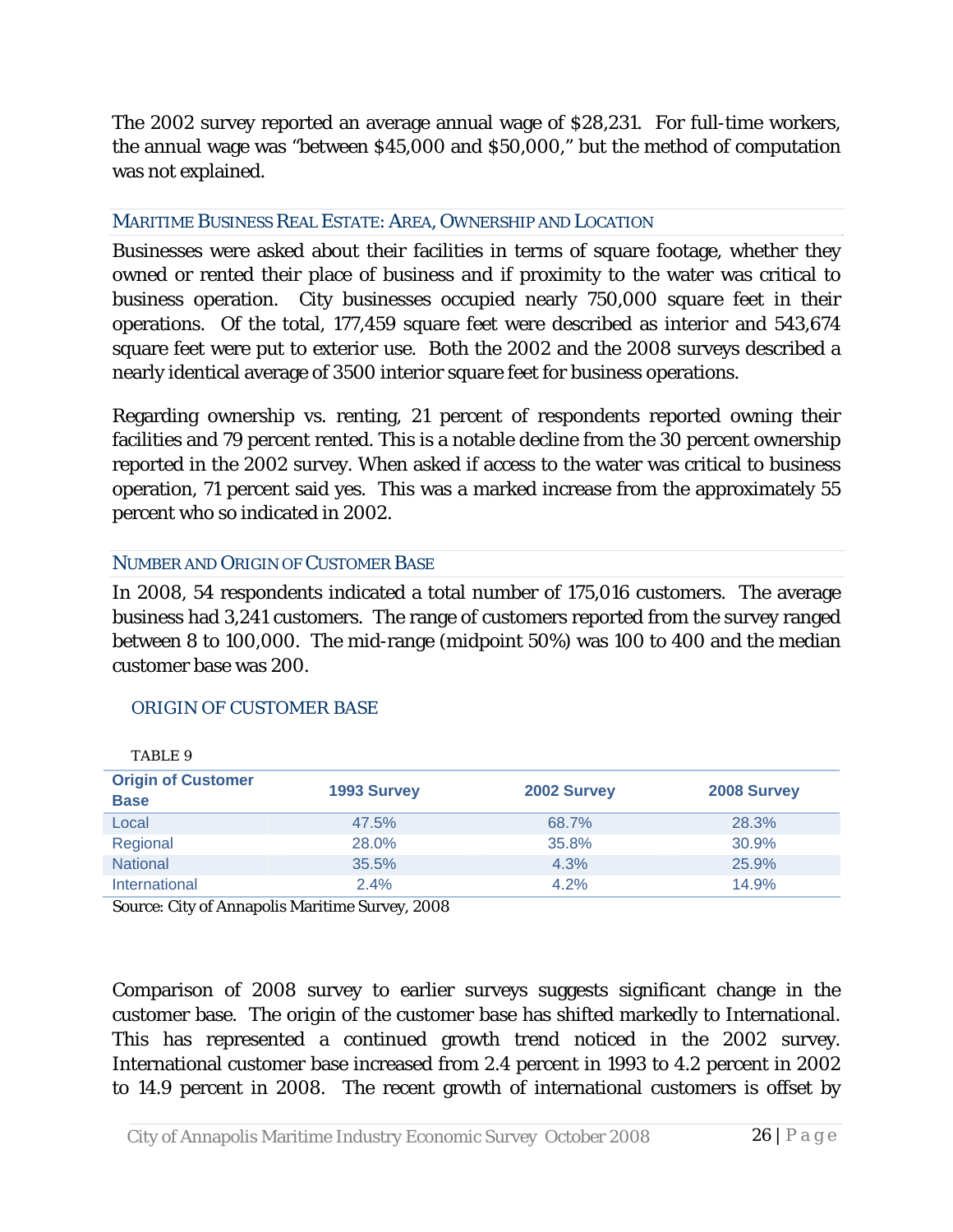declines in regional and local shares, while national customer remains relatively stable in 2008.

None of the surveys distinguish the flow of international business as import or export. However, comparative currency values can help explain the flow of international trade and the overall increase in the international share of customer base. It can be assume that in periods of high US dollar strength against foreign currencies international trade tilts to imports. In contrast, when the U.S. Dollar is weak against European and Asian currencies international trade tilts to exports. Over the past 3 years, the relative strength of European and Asian currencies has contributed to significant increase in U.S. exports. This has lead to the growth of international customer base from 4.2 percent share in 2002 to 14.9 percent in 2008.

### LONGEVITY OF BUSINESS

Ninety percent of respondents reported the number of years they have been in business. The average was 19.5 years and the median was 17 years in business. The range was 1.5 years to 40 years. The average remains stable since the 2002 survey, which measured the average age of the business surveyed to 20 years. The share of new business doubled from 8.4 percent in 2002 to 17.5 percent in 2008, which accounted for the slight drop in the average age of business from 20 years in 2002 to 19.5 years in 2008. However, there is a significant increase in the businesses over 30 years, up from 14.7 percent in 2002 to 17.5 percent in 2008.

### MARITIME BUSINESS LONGEVITY

| 2002 Survey | 2008 Survey |
|-------------|-------------|
| 8.4%        | 17.5%       |
| 10.5%       | 10.5%       |
| 15.8%       | 19.3%       |
| 13.7%       | 8.8%        |
| 36.8%       | 26.3%       |
| 14.7%       | 17.5%       |
| 20          | 19.5        |
|             |             |

### $TAPIT 10$

Source: City of Annapolis Maritime Survey, 2008

### PRIOR LOCATIONS OF BUSINESSES

Seven businesses reported that they had relocated to Annapolis from elsewhere. Origins of these moves included Rhode Island, Florida, Overseas, Eastern Shore, and Alexandria, Virginia. There were two business reported moving from Edgewater, Maryland. The survey respondents did not report when their moves took place, so there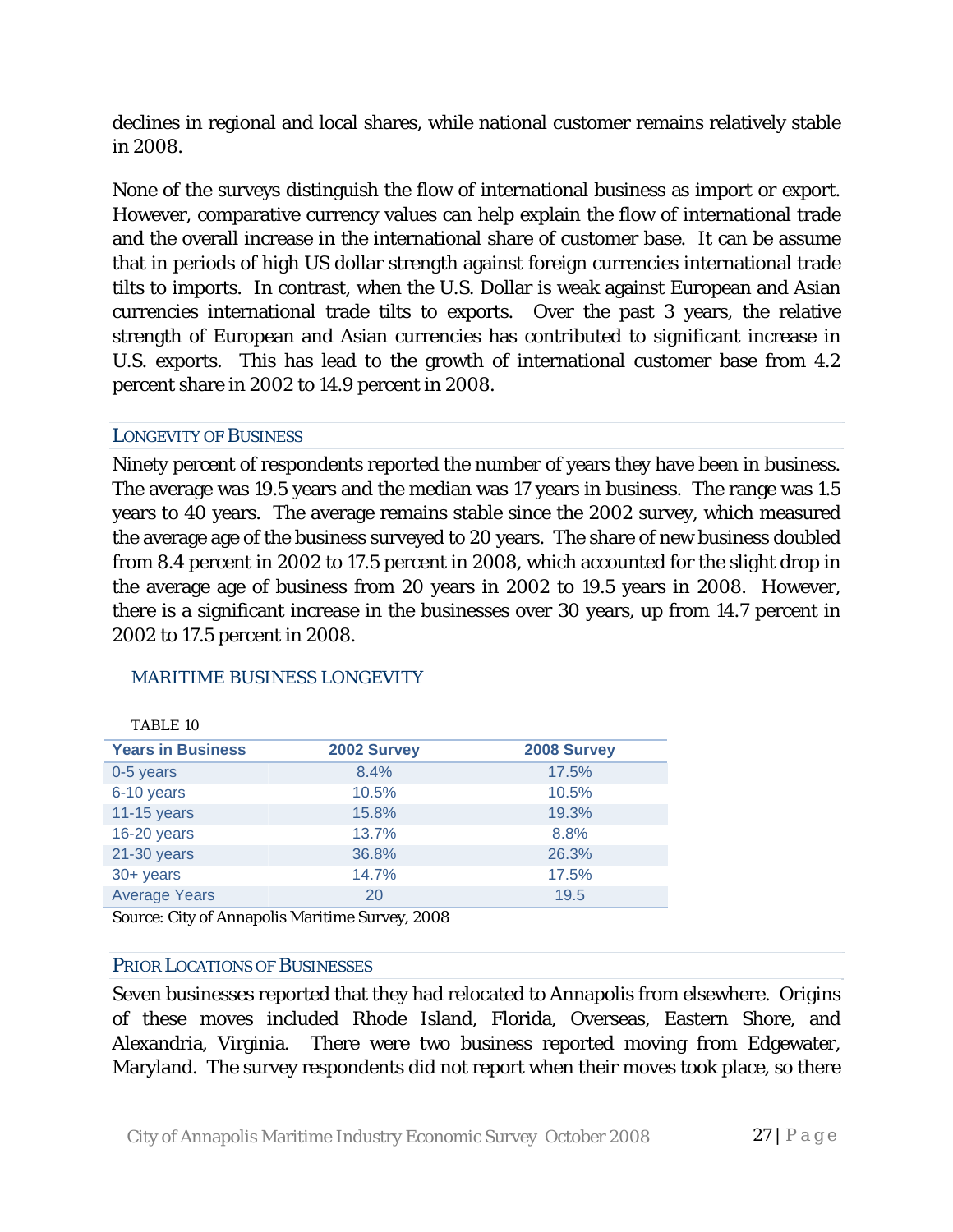is no way to determine if any of the respondents were among those reported in the 2002.

### PLANS FOR EXPANSION

In 2008, fifty-five respondents or 87 percent of all respondents answered the question concerning business expansion. Forty-four percent indicated plans to expand. This is down from 54.3 percent of the respondents in the 2002 survey. The decline in businesses planning to expand is understandable as many businesses feel pressure with 2007 and 2008 rise in energy costs and slower consumer spending.

### REASONS FOR BUSINESS EXPANSION

| TABLE <sub>11</sub>         |              |              |
|-----------------------------|--------------|--------------|
| <b>Reason for Expansion</b> | 2002 Survey* | 2008 Survey* |
| <b>New Employees</b>        | 53.8%        | 50.0%        |
| <b>Space</b>                | 28.8%        | 50.0%        |
| <b>New Equipment</b>        | 34.6%        | 37.5%        |
| <b>New Services</b>         | 38.5%        | 33.3%        |
| <b>New Products</b>         | 40.4%        | 37.5%        |
| Other <sub>1</sub>          | 7.7%         | 25.0%        |

\*Percentage of respondents who indicated that reason (exceeds 100% because of multiple selections. Source: City of Annapolis Maritime Survey, 2008

In 2008, a larger share of respondents reported that their plans included adding space. A higher percentage of the respondents (37.5 percent vs. 34.6 percent) indicated plans for new equipment purchasers. Fewer 2008 respondents reported expansion plans for new services and new products. The share of "Other" as an indicated in expansion plans appears to be overstated. Other category was used to clarify a chosen prescribed expansion type. For example, one respondent reports plans to add space and new services, but also clarified and expound on the answer by indicating, "acquire restaurant" in "Other."

### BUSINESS INCOME

Forty-six percent of all respondents reported their gross business income. The average annual gross business income was \$3,487,662. The median was \$770,300 and the mode (2 responses) was \$500,000. The range of incomes reported varied between \$32,000 to \$32,000,000. The total gross business income of all responding businesses was \$101,142,192. This compared with 2002 survey results of gross business income of average of \$2,155,498, median \$600,000, mode (2) 1 \$1,000,000 and 2 at \$800,000. The range was \$25,000 to \$40,000,000. Comparing the two survey results, the average annual gross business income was up by 61.8 percent between 2002 and 208. For the period of 2002-2008, median gross income rose 28.4 percent.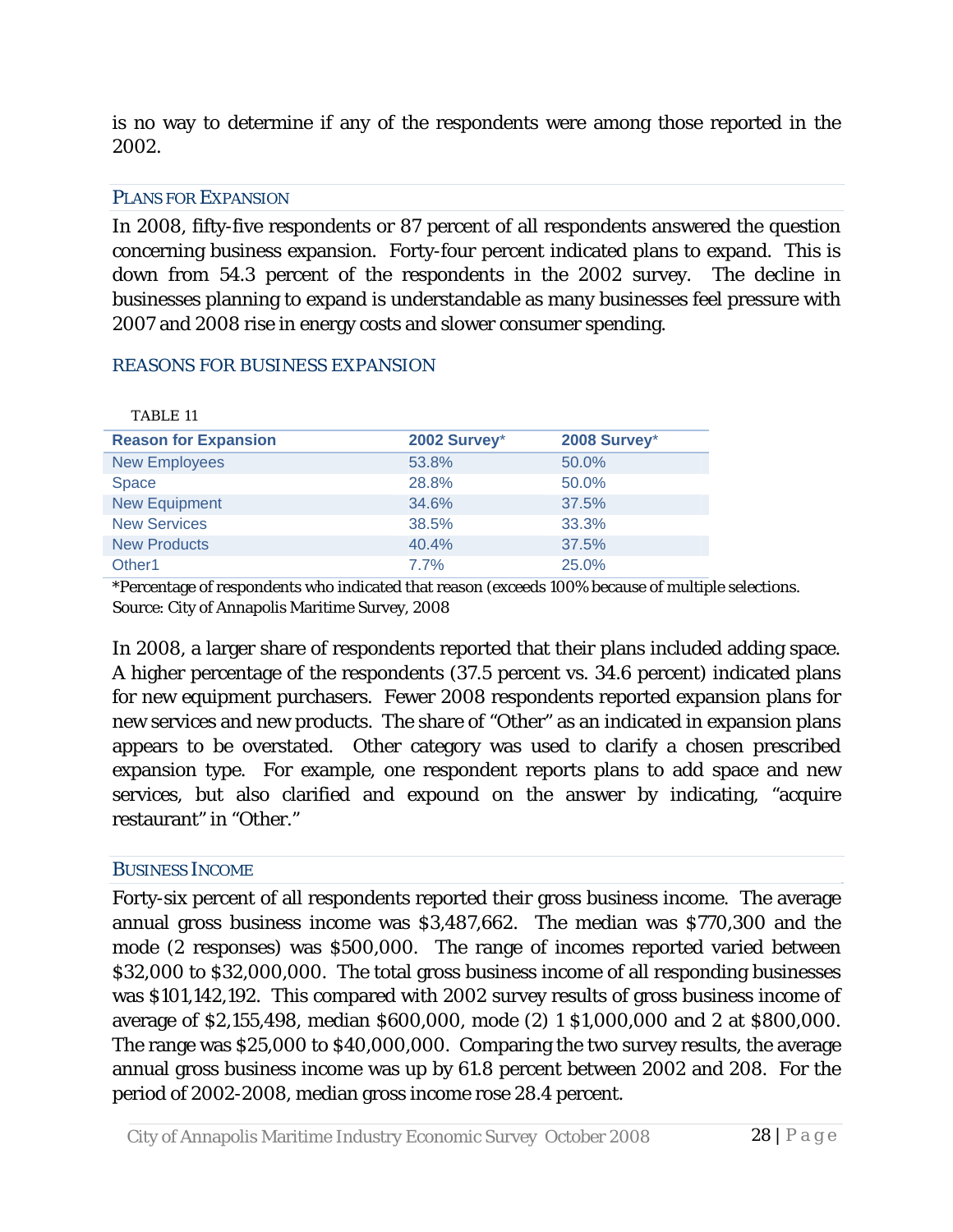### BUSINESS CONDITIONS

TABLE 12

In 2008, 87 percent of all respondents answered the question regarding business conditions. This was down from 94.1 percent response rate in the 2002 survey. From the 2008 survey, 33.4 percent of respondents reported either somewhat worse or considerably worse business conditions compared to one year ago. This compared with 23.1 percent of respondents in 2002 who reported conditions were somewhat or considerably worse to one year ago. When comparing 2008 business conditions with those of three years ago, the results are similar. In 2008, 32.7 percent of the businesses reported somewhat or considerably worse conditions, while in the 2002 survey 22.1 percent of the businesses reported.

| <b>Conditions</b>          | <b>One Year Ago</b> |       | <b>Three Years Ago</b> |       |  |
|----------------------------|---------------------|-------|------------------------|-------|--|
|                            | 2002                | 2008  | 2002                   | 2008  |  |
| <b>Considerably Better</b> | 5.3%                | 1.8%  | 21.1%                  | 25.5% |  |
| <b>Somewhat Better</b>     | 42,1%               | 28.1% | 42.1%                  | 30.9% |  |
| The Same                   | 30.5%               | 36.8% | 13.7%                  | 10.9% |  |
| <b>Somewhat Worse</b>      | 16.8%               | 28.1% | 16.8%                  | 21.8% |  |
| <b>Considerable Worse</b>  | 6.3%                | 5.3%  | 5.3%                   | 10.9% |  |
|                            |                     |       |                        |       |  |

### ANNAPOLIS MARITIME BUSINESS CONDITIONS

Source: City of Annapolis Maritime Survey, 2008

Fewer businesses reported improved business conditions in 2008. Only 29.9 percent of businesses surveyed reported conditions were considerably better or somewhat better than one year ago. This compared to 47.4 percent in 2002. When respondents looked back three years, the pattern was similar though the differences narrowed, 56.4 percent in 2008 versus 63.2 percent in 2002.

These findings seem to be in keeping with the general economic conditions at the time of the surveys, respectful for the periods they referenced. There are just beginning signs of a 2008 recession as consumers have begun to reduce purchases. In March of 2001, a recession began and lasted through November 2001. Thus, respondents in the 2008 survey were looking back at better times, while respondents from 2002 survey were looking back at worse times. The results of the two surveys reflect those perspectives.

### BUSINESS CONDITIONS

Fifty-six of the respondents indicated whether they participated in trade shows. The major had participated in trade shows, 37 said Yeas and 19 said No. There were 30 different choices of in trade shows the majority of those who participated in trade shows, participated in the Annapolis Sail Show (30 responses) and the Annapolis Power Boat Show (23 responses). The Baltimore Boat Show and the Bay Bridge Boat Show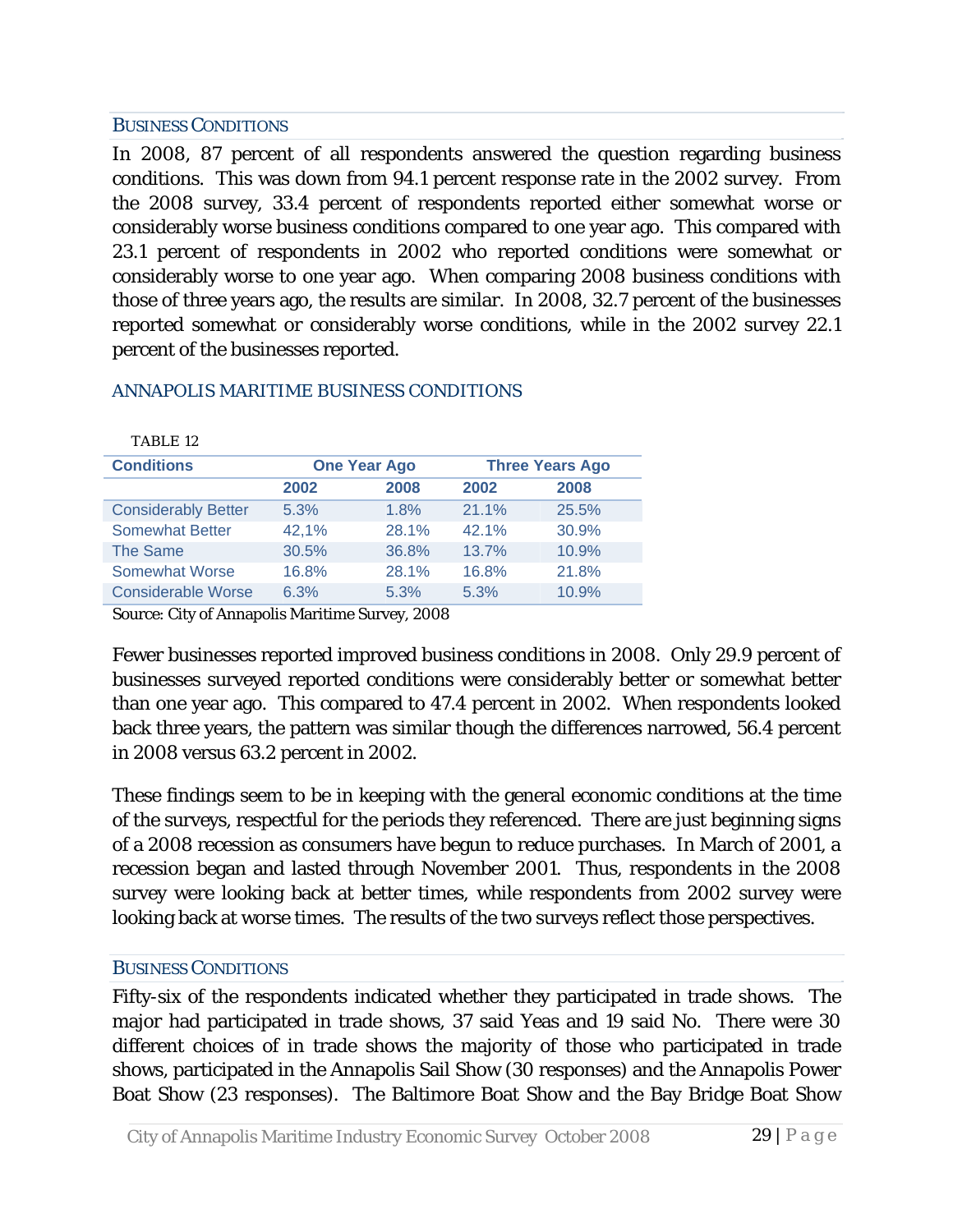followed with 7 and 6 responses, respectively. For more distant events, the Miami Boat Show received a modest mention. Three respondents said they participated in international shows.

### **ADVERTISING**

Fifty-two of the respondents indicated whether they advertised or not, 36 said Yes to advertising and 16 said No, they did not advertised. Of the 36 who said they advertised did so in 50 different magazines, journals, and other media forms. The most often mentioned sources were SpinSheet (15 responses), the Portbook (7 responses), PropTalk (6 responses), Newspapers (5 responses), Chesapeake Bay Magazine, Cruising World, and the Internet each garnered 4 responses. Passagemaker Sail, Sail Magazine, Sailing, Salty Dog, Yachting World, and the Yellow Pages each received three responses.

# ANNAPOLIS MARITIME BUSINESS ECONOMIC IMPACT

To examine the economic contribution of the maritime businesses to the local economy of the City of Annapolis, Market-Economics used the IMPLAN (Impact Analysis for Planning) model specified to reflect the City of Annapolis**.** The IMPLAN model captures direct, indirect, and induced effects resulting from the changes of final demands. Inputs in the model we use total employment of the maritime sector provided by Dun & Bradstreet count for 2007 of \$78,300,000 in sales and 747 jobs.

Using the IMPLAN model for the City of Annapolis, Market-Economics ran separately for each of the major maritime sectors to look at the individual contributions to the local economy. The direct effects measure the spending as result of the total employment inputs of that sector. As show in Table 13, boat dealers including retail marine stores have the highest direct spending. Indirect measure reflects spending of business buying and selling among each other. The commissioning or outfitting of new or existing boat at point of sale requires installation of new equipment, which includes direct purchases, as well as installers of the marine equipment. Induced measures reflect spending of households as dollars are generated to households as result of the initial spending.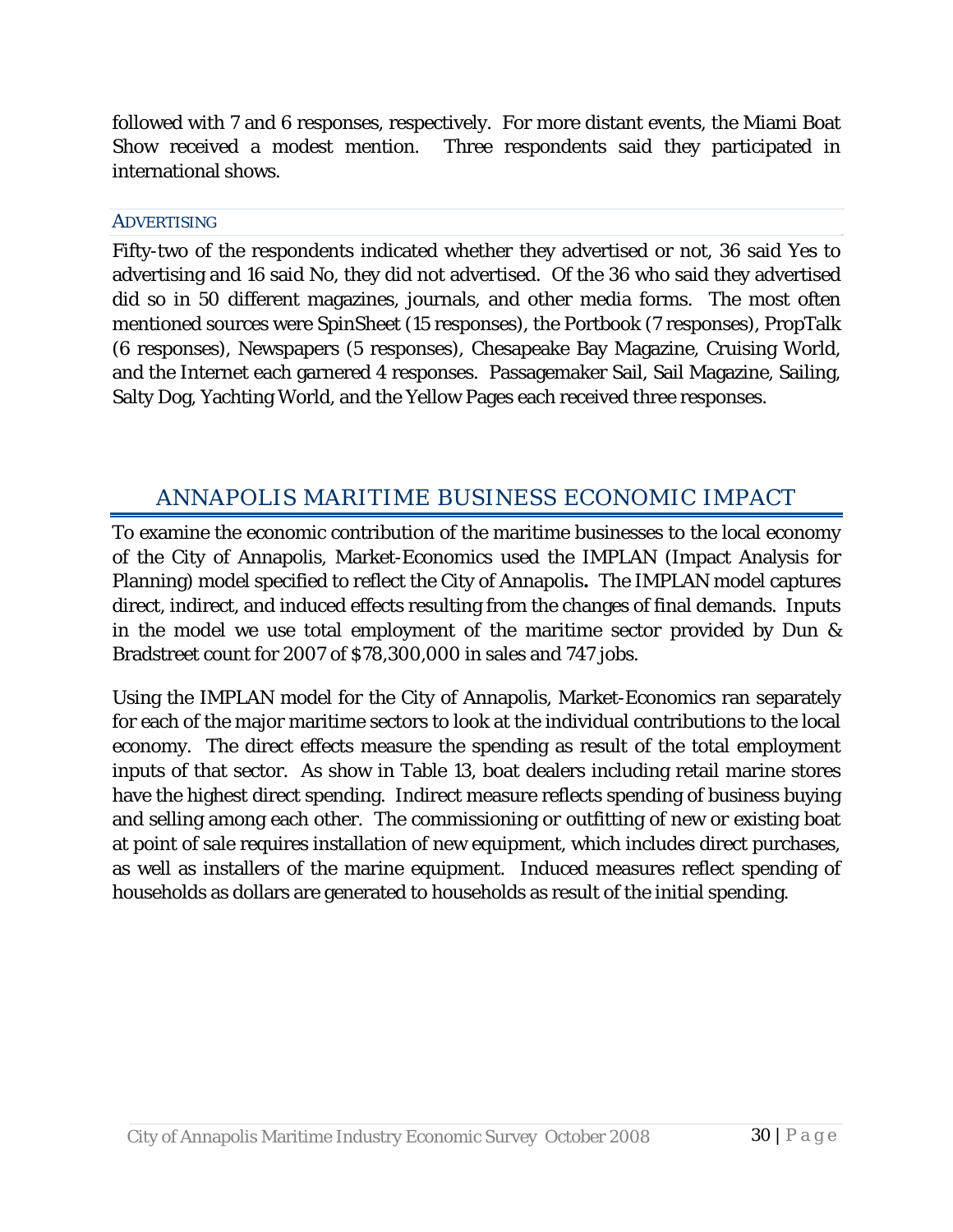| <b>Maritime Industry Share</b>                 | <b>Direct</b> | <b>Indirect</b> | <b>Induced</b> | <b>Total</b> |
|------------------------------------------------|---------------|-----------------|----------------|--------------|
| <b>Ship Repair</b>                             | \$376,742     | \$60,804        | \$85,999       | \$523,545    |
| <b>Boat Building</b>                           | \$17,774,138  | \$2,662,685     | \$2,977,280    | \$23,404,313 |
| <b>Pleasure Boats Merchandising Wholesale</b>  | \$955,510     | \$185,593       | \$260,512      | \$1,401,619  |
| <b>Boat Dealers</b>                            | \$21,145,492  | \$4,030,363     | \$6,097,375    | \$31,273,229 |
| <b>Excursion Sightseeing Boats, Water Taxi</b> | \$4,050,894   | \$537,680       | \$1,657,527    | \$6,246,100  |
| <b>Marinas</b>                                 | \$7,253,612   | \$1,855,119     | \$1,674,402    | \$10,783,133 |
| <b>Boat Pleasure Repair</b>                    | \$17,087,168  | \$3,180,508     | \$2,097,712    | \$22,365,389 |
| <b>TOTAL</b>                                   | \$68,643,556  | \$12,512,752    | \$14,850,807   | \$95,997,328 |

CITY OF ANNAPOLIS - ECONOMIC IMPACTS OF MARITIME EMPLOYMENT TABLE 13

Source: IMPLAN, Market-Economics, Inc. 2008

A second effort is to use the **Boat Economic Impact Model** developed by Mahoney, Stynes, and Cui. The economic impact model is used to examine a "destination marina" in Annapolis, Maryland and the spending as result of trips and maintenance of craft kept in the marina. As a "destination marina," it is characterized as being in a part of a high spending area with many different spending opportunities including restaurants, entertainment, and shopping. The marina has 165 slips with space for 10 boats up to 65 feet in length. More than half of the slips are of sailboats, with the average length 35 feet in length. It is estimated that the 165 seasonal/annual slip renters will take their boats out on the water a total of 5,430 days in 2007. The average number of boating days per boat is 32 days. The marina rented slips to transient boaters a total of 90 nights in 2007.

#### NUMBER OF BOATS KEPT AT THE MARINA AND THEIR ESTIMATE NUMBER OF BOATING DAYS TABLE 9

| <b>Boat Type and Size</b> | <b>Number of Boats</b> | <b>Average Days Per Boat</b> | <b>Total Boat Days</b> |
|---------------------------|------------------------|------------------------------|------------------------|
| Power <40'                | 30                     | 28                           | 853                    |
| Power $40'+$              | 45                     | 30                           | 1,372                  |
| Sail $<$ 40'              | 36                     | 28                           | 1,020                  |
| Sail 40'+                 | 54                     | 39                           | 2,095                  |
| <b>Transient Power</b>    |                        | $\sim$                       | 60                     |
| <b>Transient Sail</b>     |                        | ۰                            | 30                     |
| <b>TOTAL</b>              | 165                    | 32                           | 5,430                  |
|                           |                        |                              |                        |

Source: Boat Economic Impact Model, 2008

Included in the calculations are the boaters who rent slips for the season or annually contribute to the local and state economies through spending on the upkeep and maintenance of their craft and spending on their boating trips. Boaters who keep their boats in slips will spend about \$3,082,000 annually on craft upkeep and maintenance not counting fuel. This spending is broken down as follows: 21% on slip/storage fees, 31% to loan payments including principal and interest, 21% for repairs, 7% for insurance, and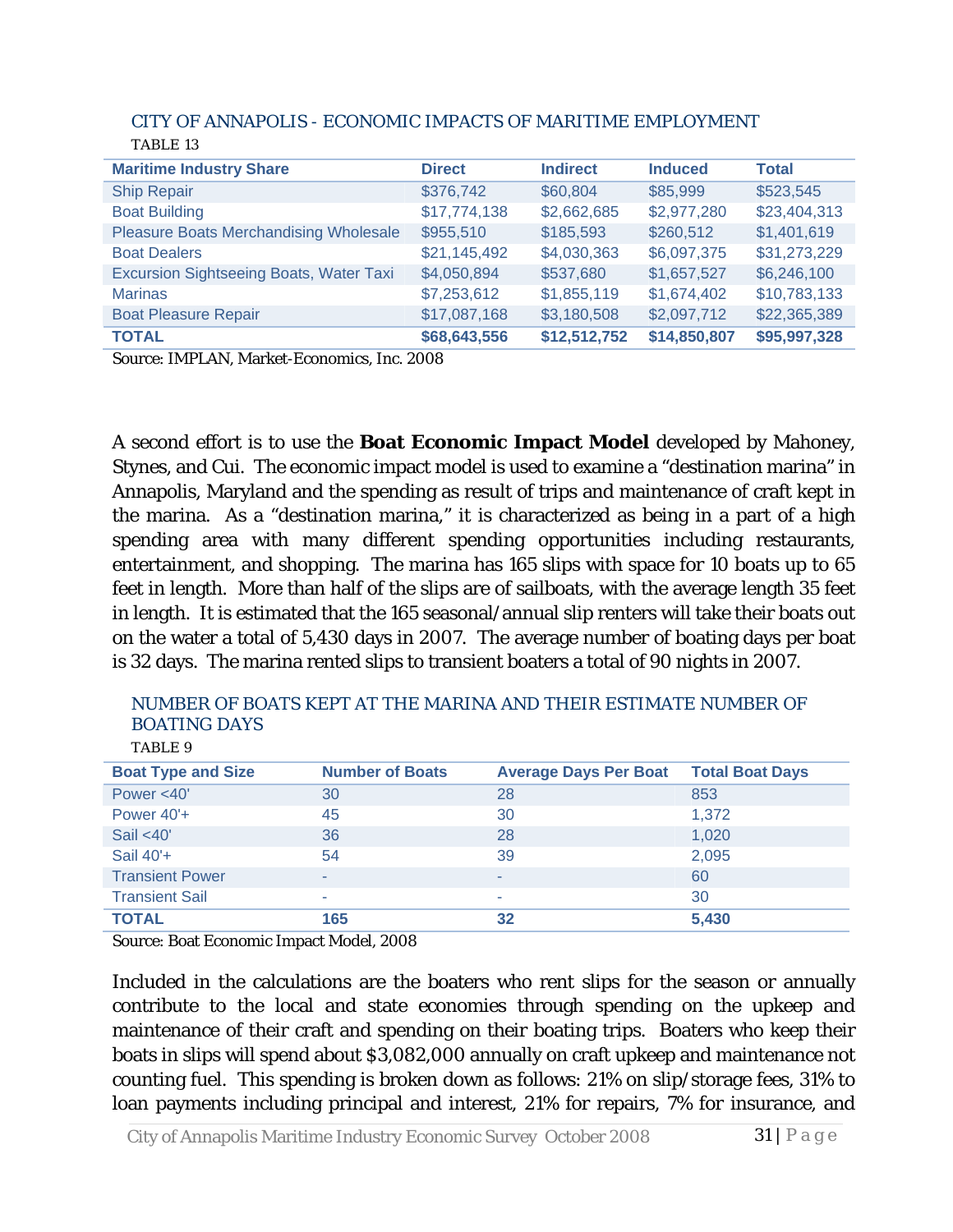15% for accessories. Combining trip and craft spending, a typical boat spends \$2,893 per year on boating trips and \$12,088 per year on craft-related expenses. Total trip spending by these boats kept at the marina is estimated to be \$1 million, with 17% spent on marina services, 25% on restaurants and bars, 21% groceries, 5% auto fuel and 19% boat fuel.

The direct economic effects on the local economy of this spending are 28 jobs<sup>5</sup>, \$0.7 million in labor income and \$1.2 million in value added<sup>6</sup>. The marina's non-labor operating costs such as purchases of supplies and services from other firms are not included as value added by the marina. Direct effects cover the impacts in businesses selling goods and services directly to these boaters. This includes 12 jobs in marina services, 4 jobs in restaurants and bars, and 5 jobs in retail stores.

Including secondary effects, the total impact on the local economy is 40 jobs, \$1.1 million in labor income and \$1.9 million in value added.

| TABLE 10                               |                               |             |                                      |                                     |
|----------------------------------------|-------------------------------|-------------|--------------------------------------|-------------------------------------|
| <b>Sector/Spending category</b>        | <b>Sales</b><br>(\$Thousands) | <b>Jobs</b> | <b>Labor Income</b><br>(\$Thousands) | <b>Value Added</b><br>(\$Thousands) |
| <b>Direct Effects</b>                  |                               |             |                                      |                                     |
| Lodging                                | 9.4                           | 0.2         | 4.1                                  | 6.7                                 |
| <b>Marina Services</b>                 | 782.5                         | 12.2        | 289.5                                | 485.9                               |
| <b>Restaurant</b>                      | 187.3                         | 4.4         | 78.3                                 | 88.4                                |
| <b>Recreation &amp; Entertainment</b>  | 31.0                          | 0.5         | 11.5                                 | 19.2                                |
| Repair & Maintenance                   | 638.1                         | 4.0         | 130.8                                | 300.6                               |
| <b>Insurance &amp; Credit</b>          | 79.8                          | 0.7         | 37.6                                 | 67.9                                |
| <b>Gas Service</b>                     | 41.0                          | 0.4         | 17.1                                 | 22.3                                |
| <b>Other Retail Trade</b>              | 248.3                         | 5.3         | 117.8                                | 163.4                               |
| <b>Wholesale Trade</b>                 | ٠                             | ٠           | ٠                                    | ٠                                   |
| <b>Other Local Production of Goods</b> | ٠                             | ٠           | ٠                                    | ٠                                   |
| <b>Total Direct Effects</b>            | 2,017.4                       | 27.7        | 686.7                                | 1,154.4                             |
| <b>Secondary Effects</b>               | 1,204.3                       | 11.9        | 419.2                                | 697.2                               |
| <b>Total Effects</b>                   | 3,221.8                       | 39.6        | 1,105.9                              | 1,851.7                             |
|                                        |                               |             |                                      |                                     |

#### ECONOMIC IMPACT OF BOTH CRAFT AND TRIPS SPENDING BY BOATS KEPT AT THE MARINA  $-555 - 10$

Source: Boat Economic Impact Model, 2008

 $\overline{a}$ 

<sup>5</sup> Jobs are not full time equivalents, but include full time and part time jobs. Seasonal positions are adjusted to an annual basis, e.g., two jobs for six months equates to one job on an annual basis. Labor income includes wages and salaries, payroll benefits and income of sole proprietors. Value added includes labor income as well as profits and rents and sales taxes and other indirect business taxes.

<sup>6</sup> Value added is the income accruing to households in the region plus rents and profits of businesses and indirect business taxes. As the name implies, it is the net value added to the region's economy. For example, the value added by a marina includes wages and salaries paid to employees, their payroll benefits, profits of the marina, and sales and other indirect business taxes.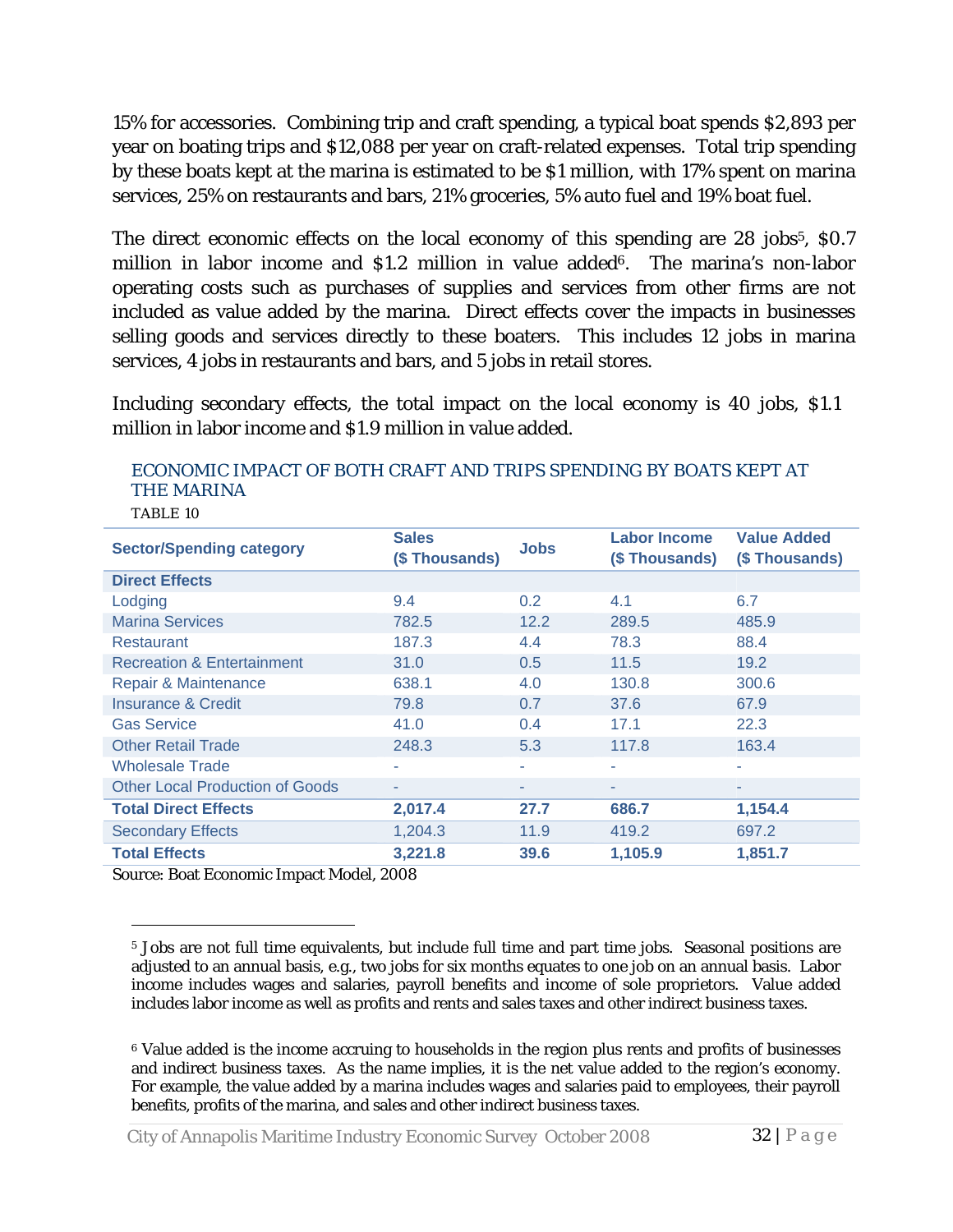# CONCLUSIONS

The 2008 maritime business survey and analysis conducted in August and September 2008 represents a comprehensive survey of marine business conducted since 2002. The study combines data from the government records from the U.S. Economic Census and



a survey of maritime businesses in the City of Annapolis. The survey response rate 37.7 percent of all 212 maritime businesses and the broad range of types of businesses responding creating a representative sample. In addition, Market-Economics attempted to quantify the contributions of the maritime businesses to the local economy.

The key findings that Market-Economics to this conclusion are the following:

- Employment numbers in the maritime industry show from the survey an average decline of -12.1 percent between 2002 and 2008.
- Maritime business contribute \$96 million in both direct, indirect, induced spending in the City of Annapolis.
- A single "destination marina" in the City of Annapolis contributes \$3.2 million in total sales, \$1.8 million value added, and 40 jobs to the local economy.
- The average maritime business has been in existence for 21.8 years.
- There has been a decline in the number of new maritime businesses moving to Annapolis -- down from eight who moved to the City in 2002 to four who moved in 2008.

•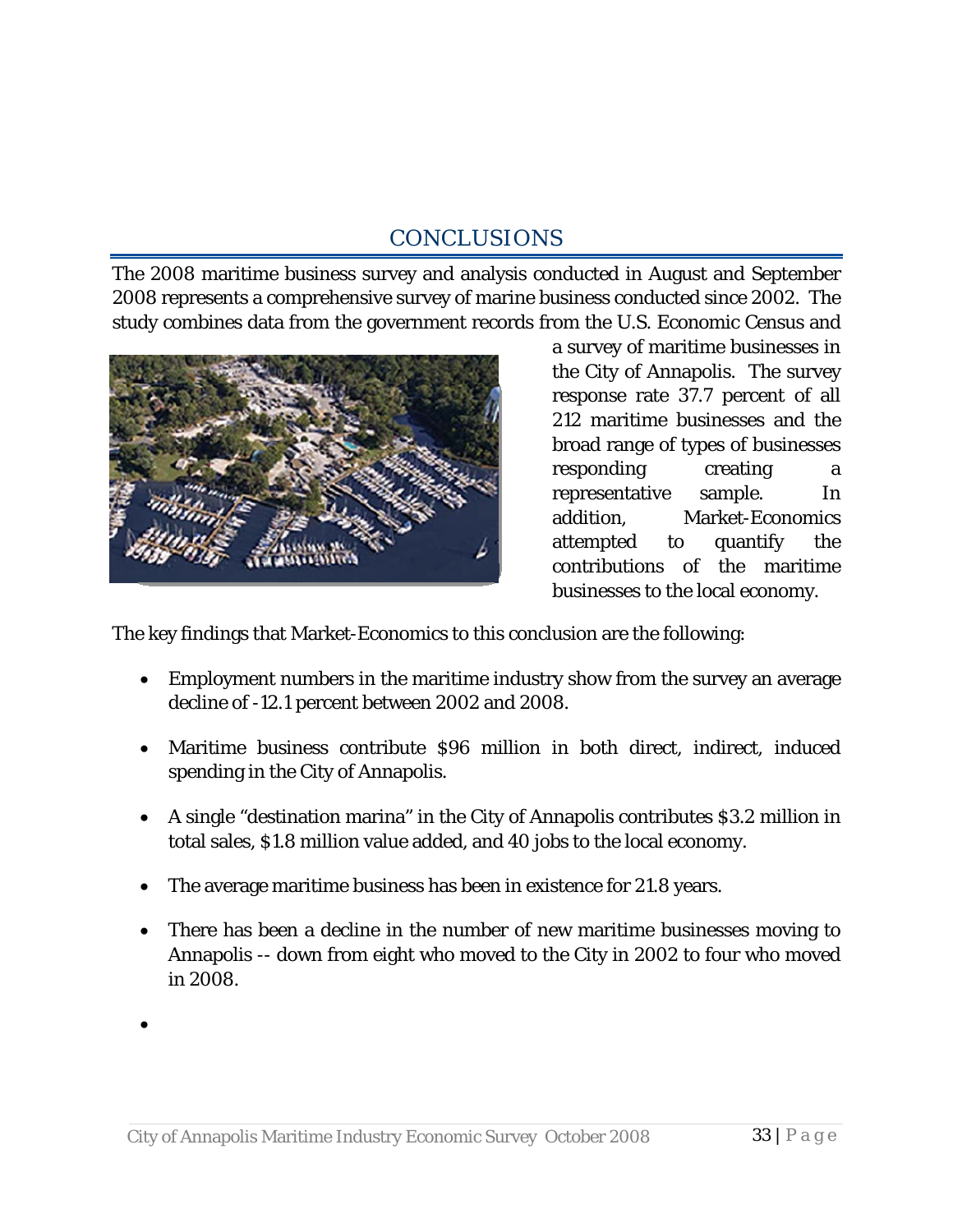The 2008 survey points to need to develop a maritime business retention program. Several boat manufacturers have reported difficulty in the permitting process and building expansion. They have considered relocations to other jurisdictions in Maryland and in North Carolina that have a more aggressive maritime attraction programs. North Carolina offers a Small Business and Technology Development Center that is focus on the maritime industry. The center offers special market development service supporting business and employment growth for the state's marinas, boatyards, boat dealers, boat builders, marine construction firms, and product/service providers.

# **General Recommendations**

- Development of Maritime Business Appreciation Week city staff from the key departments visit the maritime businesses. Get to know the issues of maritime business owners reduce the view that government is a hindrance to business development.
- If Annapolis is the "Sailing Capital," the marketing of Annapolis should include a marketing of its maritime businesses. Private directories such as the "Portbook" should be encouraged to list free all business with subsidy from the City of Annapolis.
- Development of a website identifying services and/or products provided in the maritime industry. This could done in conjunction with Maryland Marine Trades Association, the Portbook , the Guide to Cruising the Chesapeake Bay, and Waterway Guide publications – not recreate the wheel, but make a better wheel.
- Work with statewide economic development agencies to serve as a confidential resource for potential new-to-the-state boating industry business owners.
- Promoting marketing efforts through trade shows, media ads and articles, monthly newsletters, and development of website of maritime services.

# **Specific Recommendations**

Annapolis is ahead of other maritime communities in creating a Maritime Zone. However, the maritime zone without maritime businesses is just preserving an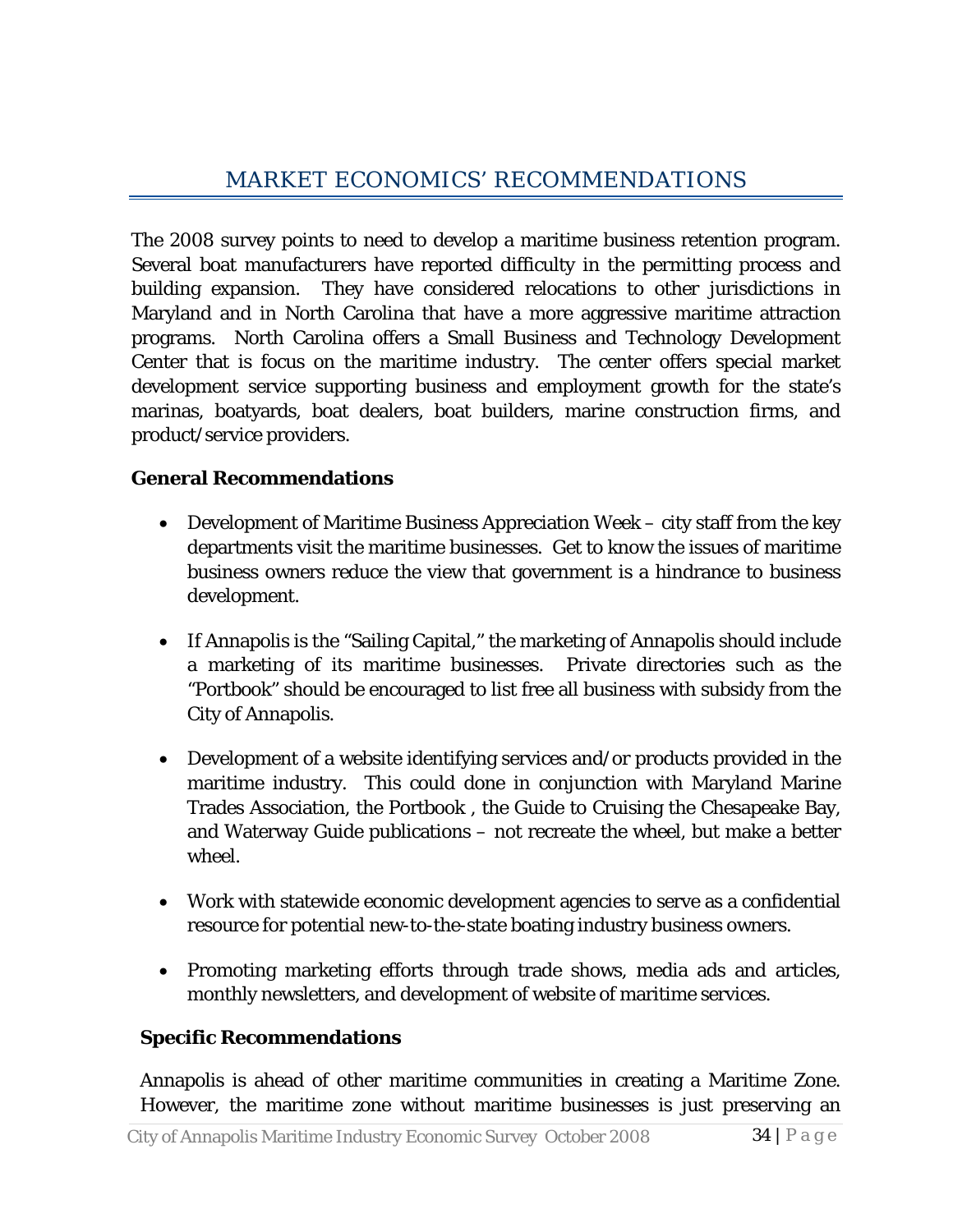empty shell. The difficulty becomes with creating tax incentives as well as sources of business financing to assist maritime businesses. We have created a series of recommendations to attempt to provide assistance to maritime business

### **Recommendation One**

Follow through with creating a Maritime Enterprise Zone and creating a low cost revolving loan pool for maritime businesses to draw on for purchase of capital goods and targeted employment. This loan pool would be finance through Industrial Revenue Bonds the proceeds from the bond sale are loaned to businesses to pay for buildings or other capital investment projects. The company must pay the bonds back; the government gives its name to the bond issue, but not its credit rating.

This would be similar to an Enterprise Zone in which tax incentives could be provided. An example is of Indiana created a Maritime Opportunity District. The District granted ten-year tax abatement for new manufacturing equipment; ten-year property tax abatement for all inventory produced for export according to a specific schedule; a reduction in the adjusted gross income tax according to a schedule ranging from 100 percent in the first year to 20 percent in the eighth year. The goal of the program was to increase port activity. However, for Annapolis businesses, the goals could be measurable outcomes in terms of new employment and growth in business earnings. This would be a pro-active approach to help the maritime businesses to grow.

### **Recommendation Two**

Creating a Maritime Business Technology Center like that of the Life Science Center in Baltimore City. The focus would combine technology applications for the maritime business particularly as increasing number of recreational boats are composites requiring more advanced methods of boat repair and construction. The use of former David Taylor Research Center as an added maritime center for repair and new construction would add value to the Annapolis maritime business for large scale repairs and fabrications.

Such examples as Maine's North Star Alliance which industry focuses on economic development initiative devised to drive business and create jobs in coastal Maine. The initiative includes business, R&D, education, and workforce development centered on Maine's boat building, marine, and composite industries. The program was created at the state level and brings together three major industry associations. They consisted of the Maine Composites Alliance, Maine Built Boats Inc., and the Maine Marine Trade Association. Additional partners include the University of Maine, the Maine Community College System, the Maine Technology Institute, the Maine Community Foundation, local and regional Workforce Investment Boats,